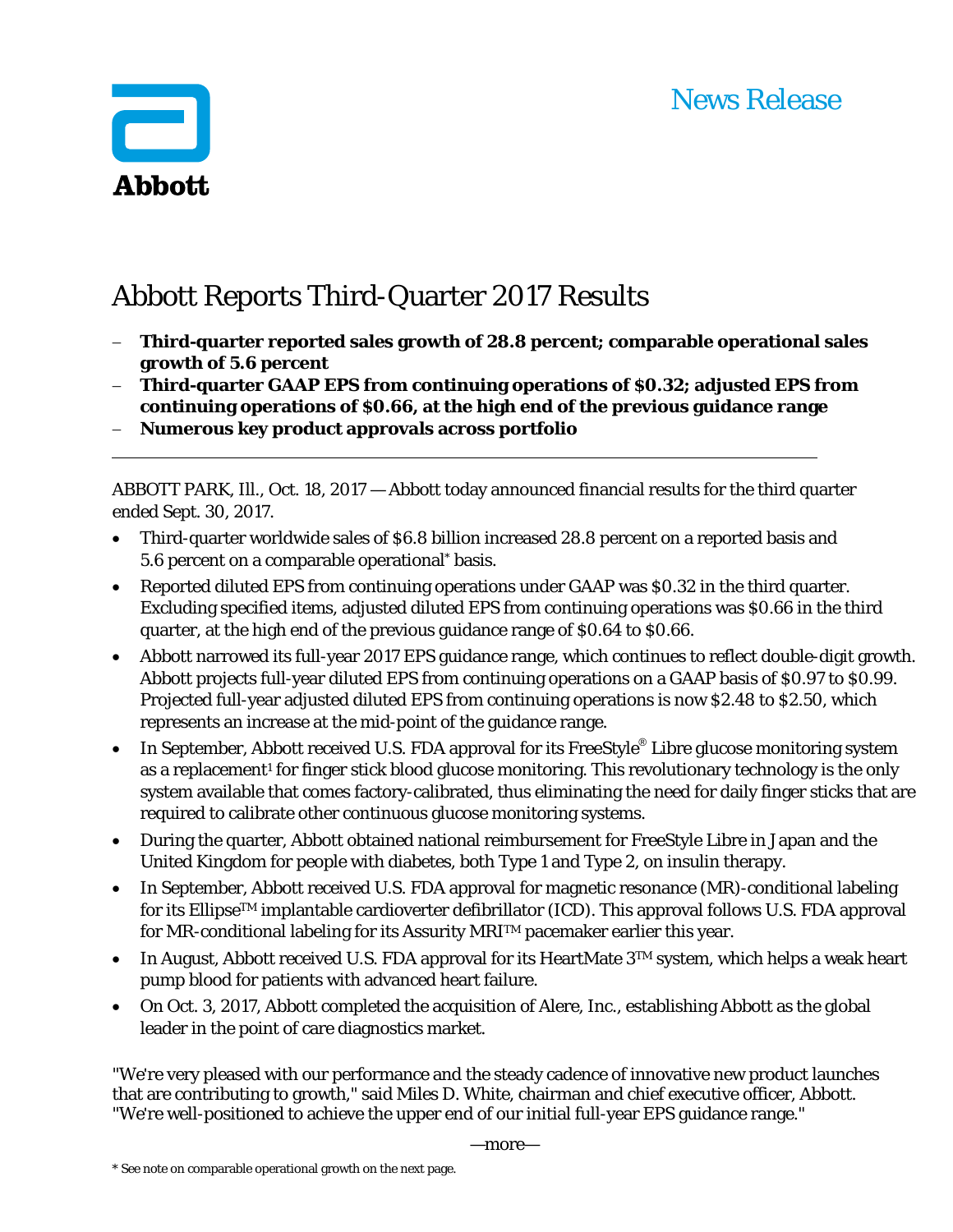## **THIRD‐QUARTER BUSINESS OVERVIEW**

*Note: Management believes that measuring sales growth rates on a comparable operational basis is an appropriate way for investors to best understand the underlying performance of the business.* 

*Comparable operational sales growth excludes the impact of exchange and for Total Abbott and Medical Devices, also includes prior year results for St. Jude Medical, which was acquired on Jan. 4, 2017, and excludes prior year and current year results for the Abbott Medical Optics (AMO) and St. Jude Medical vascular closure businesses, which were divested during the first quarter 2017. Comparable operational sales growth also reflects a reduction to St. Jude Medical's historic sales related to administrative fees paid to conform to Abbott's presentation, as further described in Form 8-K issued on April 18, 2017.* 

*Following are sales by business segment and commentary for the third quarter and first nine months of 2017:* 

# **Total Company**

(\$ in millions)

|                                    |                          |       |       |       |          |       | % Change vs. 3Q16 |                               |       |  |
|------------------------------------|--------------------------|-------|-------|-------|----------|-------|-------------------|-------------------------------|-------|--|
|                                    | <b>Sales 3Q17</b>        |       |       |       | Reported |       |                   | <b>Comparable Operational</b> |       |  |
|                                    | U.S.                     | Int'l | Total | U.S.  | Int'l    | Total | <b>U.S.</b>       | Int'l                         | Total |  |
| Total *                            | 2,313                    | 4,516 | 6,829 | 40.6  | 23.5     | 28.8  | 2.0               | 7.6                           | 5.6   |  |
| <b>Nutrition</b>                   | 759                      | 1.009 | 1.768 | 0.5   | 1.0      | 0.8   | 0.5               | 1.1                           | 0.8   |  |
| Diagnostics                        | 369                      | 910   | 1.279 | 2.0   | 6.9      | 5.4   | 2.0               | 6.6                           | 5.2   |  |
| <b>Established Pharmaceuticals</b> | $\overline{\phantom{a}}$ | 1.171 | 1.171 | n/a   | 15.7     | 15.7  | n/a               | 14.3                          | 14.3  |  |
| <b>Medical Devices</b>             | 1.177                    | 1.420 | 2.597 | 126.8 | 79.5     | 98.2  | 3.1               | 7.8                           | 5.6   |  |

\* Total Abbott sales from continuing operations include Other Sales of \$14 million. In 2016, the AMO business, which was divested during the first quarter 2017, was reported as part of the Medical Devices group. Comparable operational growth rates above exclude results from the AMO business.

|                                    |             |        |        | % Change vs. 9M16 |          |       |                               |       |       |  |  |  |
|------------------------------------|-------------|--------|--------|-------------------|----------|-------|-------------------------------|-------|-------|--|--|--|
|                                    | Sales 9M17  |        |        |                   | Reported |       | <b>Comparable Operational</b> |       |       |  |  |  |
|                                    | <b>U.S.</b> | Int'l  | Total  | <b>U.S.</b>       | Int'l    | Total | U.S.                          | Int'l | Total |  |  |  |
| Total *                            | 6,997       | 12,804 | 19,801 | 44.8              | 19.8     | 27.6  | 3.0                           | 4.5   | 3.9   |  |  |  |
| <b>Nutrition</b>                   | 2,262       | 2,879  | 5.141  | 1.7               | (2.2)    | (0.5) | 1.7                           | (1.1) | 0.1   |  |  |  |
| <b>Diagnostics</b>                 | 1.125       | 2,585  | 3.710  | 6.0               | 3.6      | 4.3   | 6.0                           | 4.7   | 5.1   |  |  |  |
| <b>Established Pharmaceuticals</b> | $\sim$      | 3.142  | 3.142  | n/a               | 9.1      | 9.1   | n/a                           | 8.0   | 8.0   |  |  |  |
| <b>Medical Devices</b>             | 3.504       | 4,084  | 7.588  | 130.5             | 73.2     | 95.6  | 2.8                           | 5.8   | 4.4   |  |  |  |

\* In 2017, total Abbott sales from continuing operations include Other Sales of \$220 million, including sales of \$175 million from the AMO business, which was divested during the first quarter 2017. In 2016, the AMO business was reported as part of the Medical Devices group. Comparable operational growth rates above exclude results from the AMO business.

n/a = Not Applicable.

Note: In order to compute results excluding the impact of exchange rates, current year U.S. dollar sales are multiplied or divided, as appropriate, by the current year average foreign exchange rates and then those amounts are multiplied or divided, as appropriate, by the prior year average foreign exchange rates.

Third-quarter 2017 worldwide sales of \$6.8 billion increased 28.8 percent on a reported basis. On a comparable operational basis, worldwide sales increased 5.6 percent. Refer to pages 17 and 18 for a reconciliation of comparable historical revenue.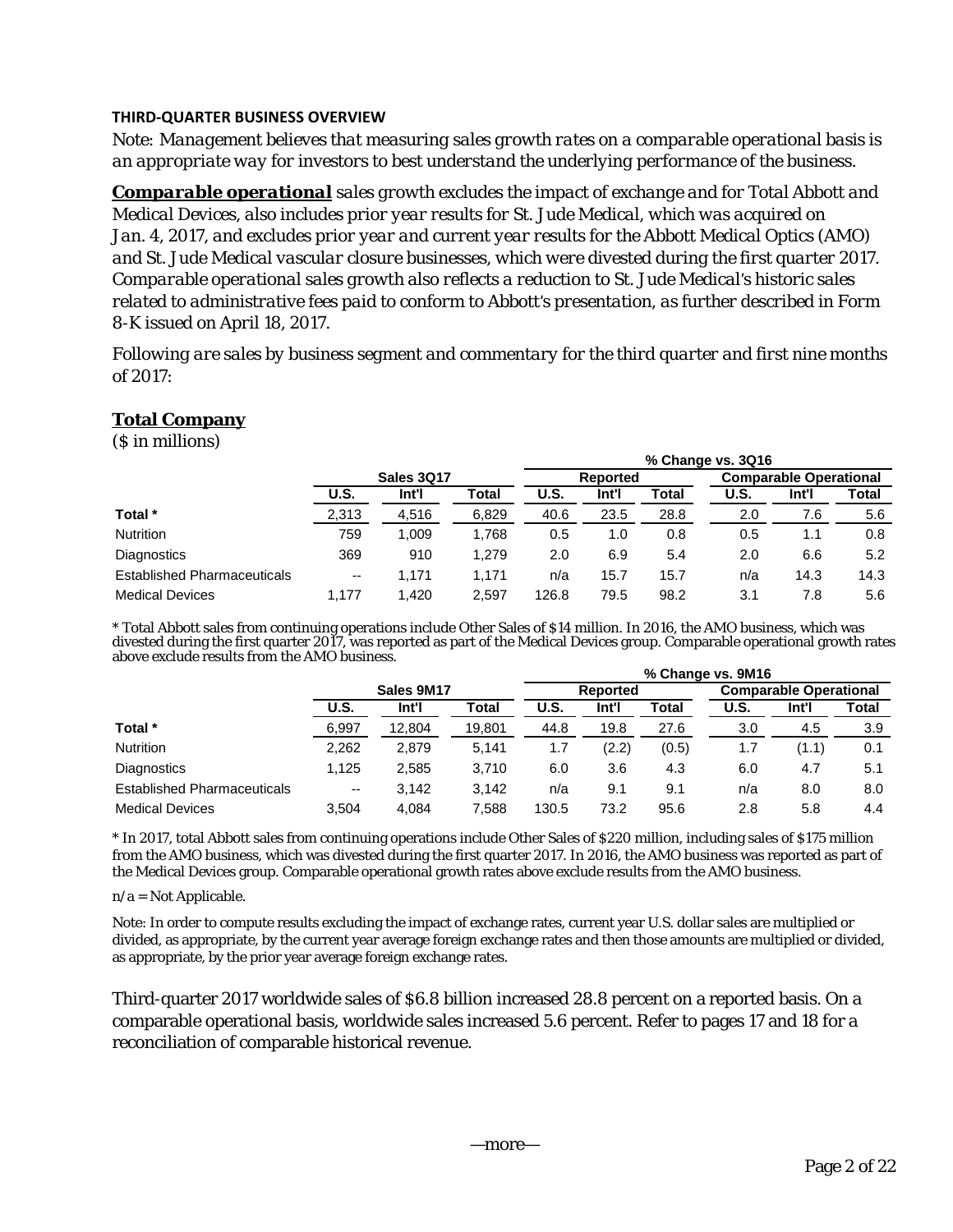# **Nutrition**

(\$ in millions)

|              |             |                   |              |       |                 | % Change vs. 3Q16 |       |                               |                          |
|--------------|-------------|-------------------|--------------|-------|-----------------|-------------------|-------|-------------------------------|--------------------------|
|              |             | <b>Sales 3017</b> |              |       | <b>Reported</b> |                   |       | <b>Comparable Operational</b> |                          |
|              | <b>U.S.</b> | Int'l             | <b>Total</b> | U.S.  | Int'l           | Total             | U.S.  | Int'l                         | Total                    |
| <b>Total</b> | 759         | 1,009             | 1,768        | 0.5   | 1.0             | 0.8               | 0.5   | 1.1                           | 0.8                      |
| Pediatric    | 436         | 539               | 975          | 5.2   | (2.4)           | 0.8               | 5.2   | (2.6)                         | 0.7                      |
| Adult        | 323         | 470               | 793          | (5.3) | 5.2             | 0.7               | (5.3) | 5.6                           | 0.9                      |
|              |             |                   |              |       |                 | % Change vs. 9M16 |       |                               |                          |
|              |             | Sales 9M17        |              |       | Reported        |                   |       | <b>Comparable Operational</b> |                          |
|              | <b>U.S.</b> | Int'l             | Total        | U.S.  | Int'l           | <b>Total</b>      | U.S.  | Int'l                         | Total                    |
| <b>Total</b> | 2,262       | 2,879             | 5.141        | 1.7   | (2.2)           | (0.5)             | 1.7   | (1.1)                         | 0.1                      |
| Pediatric    | 1,327       | 1,562             | 2,889        | 6.8   | (6.1)           | (0.6)             | 6.8   | (5.1)                         | $\overline{\phantom{0}}$ |
| Adult        | 935         | 1.317             | 2.252        | (4.8) | 3.0             | (0.3)             | (4.8) | 4.1                           | 0.3                      |

Worldwide Nutrition sales increased 0.8 percent on a reported and operational basis in the third quarter.

Worldwide Pediatric Nutrition sales increased 0.8 percent on a reported basis in the third quarter, including a favorable 0.1 percent effect of foreign exchange, and increased 0.7 percent on an operational basis. Sales growth in the quarter was led by above-market growth in the U.S. with continued strong performance across Abbott's portfolio of infant and pediatric nutrition products. As expected, sales growth in China improved sequentially versus the prior quarter, which was offset by continued challenging market conditions in certain other international countries.

Worldwide Adult Nutrition sales increased 0.7 percent on a reported basis in the third quarter, including an unfavorable 0.2 percent effect of foreign exchange, and increased 0.9 percent on an operational basis. International sales growth of 5.2 percent on a reported basis and 5.6 percent on an operational basis was led by growth of Ensure®, Abbott's market-leading complete and balanced nutrition brand, and Glucerna®, Abbott's market-leading diabetes-specific nutrition brand. As expected, U.S. sales growth was impacted by competitive and market dynamics.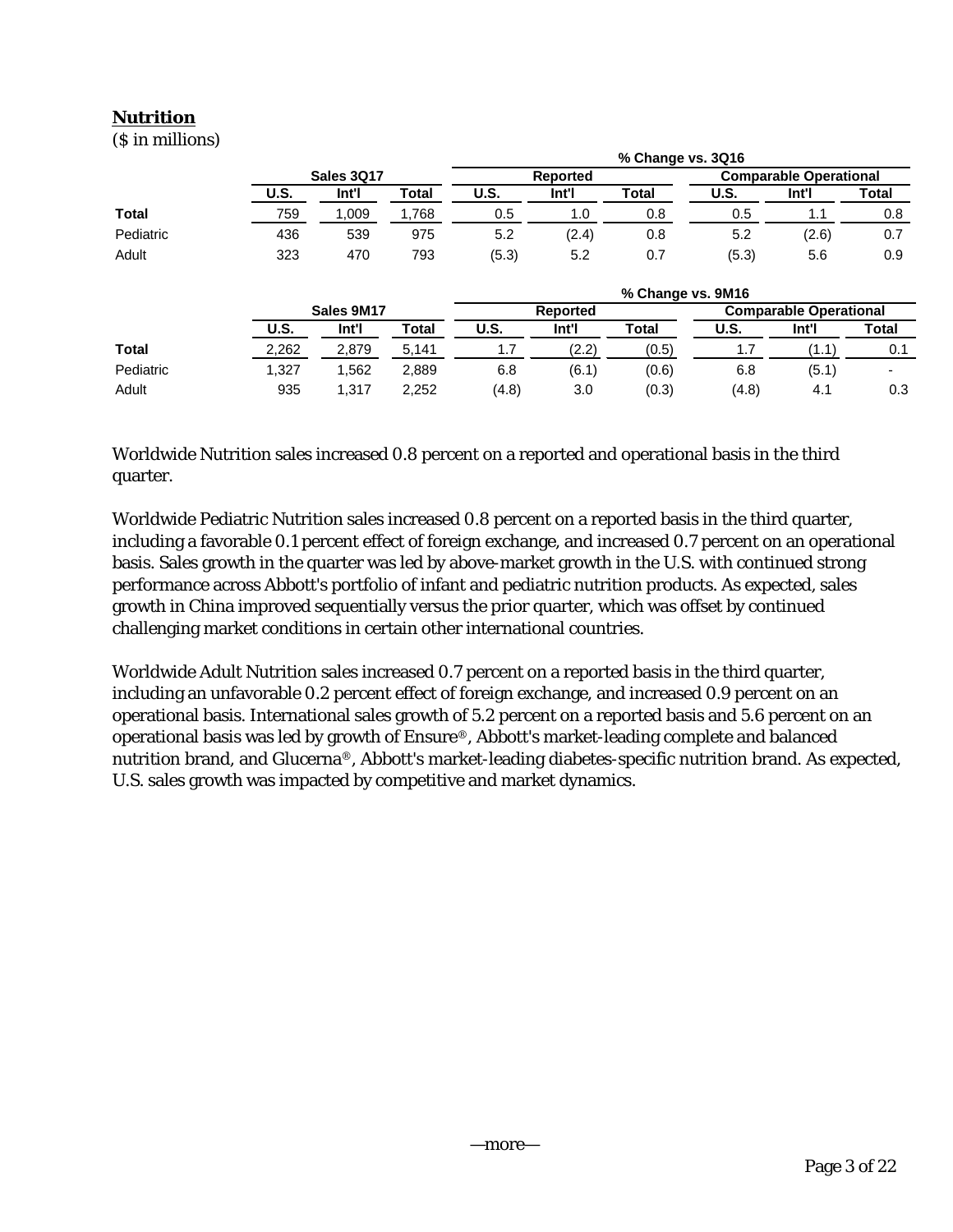# **Diagnostics**

(\$ in millions)

|                 |                   |       |       |        |          | % Change vs. 3Q16 |        |                               |       |  |
|-----------------|-------------------|-------|-------|--------|----------|-------------------|--------|-------------------------------|-------|--|
|                 | <b>Sales 3017</b> |       |       |        | Reported |                   |        | <b>Comparable Operational</b> |       |  |
|                 | U.S.              | Int'l | Total | U.S.   | Int'l    | Total             | U.S.   | Int'l                         | Total |  |
| <b>Total</b>    | 369               | 910   | 1,279 | 2.0    | 6.9      | 5.4               | 2.0    | 6.6                           | 5.2   |  |
| Core Laboratory | 230               | 803   | 1.033 | 4.6    | 6.0      | 5.7               | 4.6    | 5.9                           | 5.6   |  |
| Molecular       | 37                | 78    | 115   | (13.8) | 12.7     | 2.7               | (13.8) | 10.1                          | 1.1   |  |
| Point of Care   | 102               | 29    | 131   | 2.9    | 17.4     | 5.8               | 2.9    | 16.7                          | 5.6   |  |

|                 |            |       |       |             |                 | % Change vs. 9M16 |                               |       |       |
|-----------------|------------|-------|-------|-------------|-----------------|-------------------|-------------------------------|-------|-------|
|                 | Sales 9M17 |       |       |             | <b>Reported</b> |                   | <b>Comparable Operational</b> |       |       |
|                 | U.S.       | Int'l | Total | <b>U.S.</b> | Int'l           | <b>Total</b>      | U.S.                          | Int'l | Total |
| Total           | 1,125      | 2,585 | 3,710 | 6.0         | 3.6             | 4.3               | 6.0                           | 4.7   | 5.1   |
| Core Laboratory | 678        | 2.286 | 2,964 | 10.1        | 2.8             | 4.3               | 10.1                          | 4.1   | 5.4   |
| Molecular       | 123        | 218   | 341   | (12.3)      | 9.6             | 0.6               | (12.3)                        | 8.9   | 0.1   |
| Point of Care   | 324        | 81    | 405   | 6.1         | 12.3            | 7.3               | 6.1                           | 12.7  | 7.4   |

Worldwide Diagnostics sales increased 5.4 percent on a reported basis in the third quarter, including a favorable 0.2 percent effect of foreign exchange, and increased 5.2 percent on an operational basis.

Core Laboratory Diagnostics sales increased 5.7 percent on a reported basis in the third quarter, including a favorable 0.1 percent effect of foreign exchange, and increased 5.6 percent on an operational basis. Growth in the quarter was led by continued share gains globally. Internationally, Abbott continued the early roll-out of its recently launched Alinity™ systems for the core laboratory, including "Alinity c" for clinical chemistry, "Alinity i" for immunoassay diagnostics and "Alinity s" for blood and plasma screening. Abbott expects to initiate the launch of its Alinity systems in the U.S. in 2018.

Molecular Diagnostics sales increased 2.7 percent on a reported basis in the third quarter, including a favorable 1.6 percent effect of foreign exchange, and increased 1.1 percent on an operational basis. Continued growth in infectious disease testing, Abbott's core area of focus in the molecular diagnostics market, was offset by a planned scale down in other testing areas.

Point of Care Diagnostics sales increased 5.8 percent on a reported basis in the third quarter, including a favorable 0.2 percent effect of foreign exchange, and increased 5.6 percent on an operational basis as this business continues to build and expand its presence in targeted developed and emerging markets.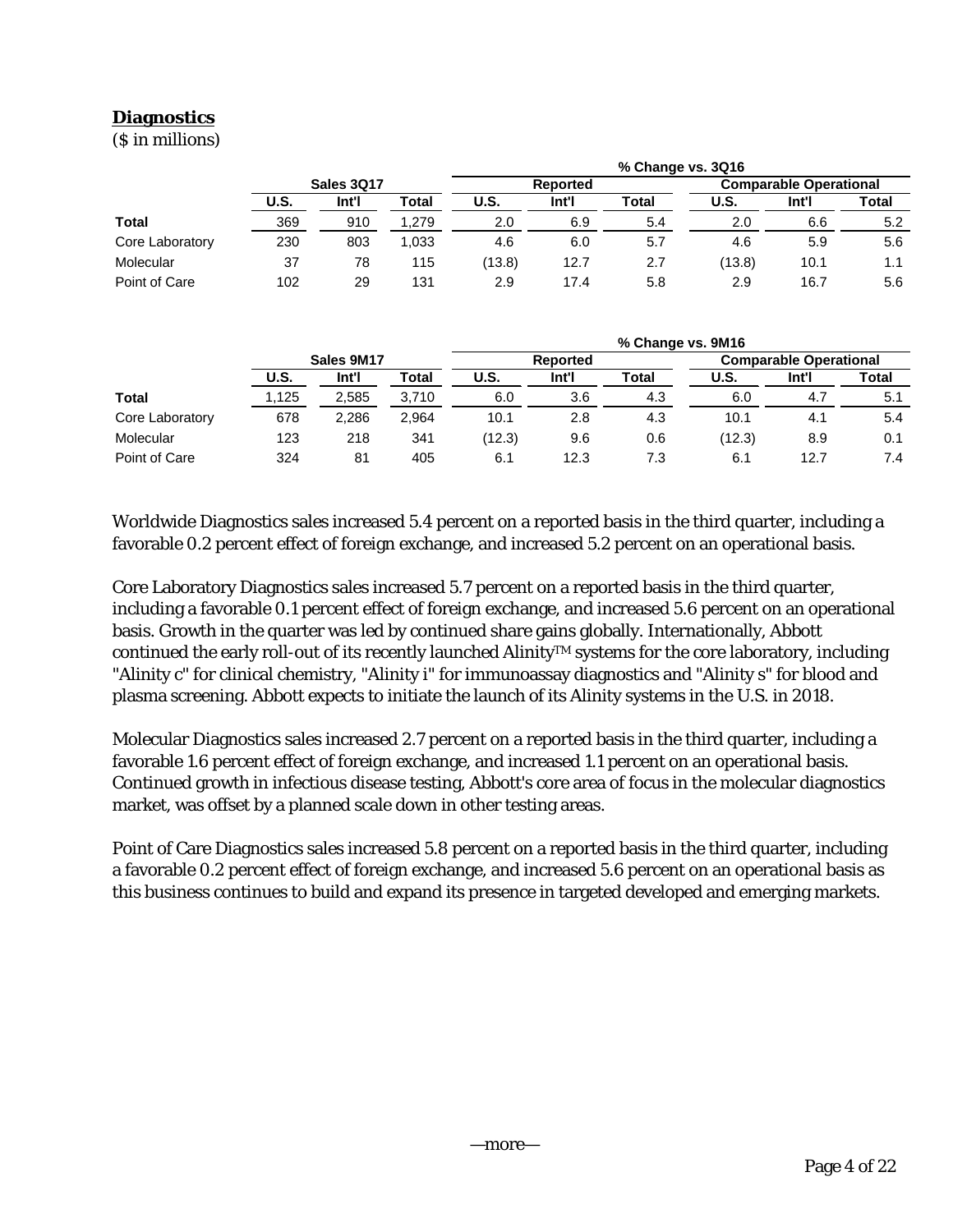# **Established Pharmaceuticals**

(\$ in millions)

| $(9$ in miniving     |                          |       |       |                 |       | % Change vs. 3Q16 |                               |       |       |
|----------------------|--------------------------|-------|-------|-----------------|-------|-------------------|-------------------------------|-------|-------|
|                      | <b>Sales 3017</b>        |       |       | <b>Reported</b> |       |                   | <b>Comparable Operational</b> |       |       |
|                      | U.S.                     | Int'l | Total | <b>U.S.</b>     | Int'l | Total             | U.S.                          | Int'l | Total |
| <b>Total</b>         | $\overline{\phantom{a}}$ | .171  | .171  | n/a             | 15.7  | 15.7              | n/a                           | 14.3  | 14.3  |
| Key Emerging Markets | $\overline{\phantom{m}}$ | 885   | 885   | n/a             | 18.5  | 18.5              | n/a                           | 18.0  | 18.0  |
| Other                | $\overline{\phantom{a}}$ | 286   | 286   | n/a             | 7.6   | 7.6               | n/a                           | 4.0   | 4.0   |

|                      |                          |       |       | % Change vs. 9M16 |                 |       |      |                               |       |  |  |
|----------------------|--------------------------|-------|-------|-------------------|-----------------|-------|------|-------------------------------|-------|--|--|
|                      | Sales 9M17               |       |       |                   | <b>Reported</b> |       |      | <b>Comparable Operational</b> |       |  |  |
|                      | <b>U.S.</b>              | Int'l | Total | U.S.              | Int'l           | Total | U.S. | Int'l                         | Total |  |  |
| <b>Total</b>         | $\overline{\phantom{a}}$ | 3.142 | 3.142 | n/a               | 9.              | 9.1   | n/a  | 8.0                           | 8.0   |  |  |
| Key Emerging Markets | $\overline{\phantom{m}}$ | 2.413 | 2.413 | n/a               | 13.0            | 13.0  | n/a  | 11.6                          | 11.6  |  |  |
| Other                | $\overline{\phantom{a}}$ | 729   | 729   | n/a               | (2.3)           | (2.3) | n/a  | (2.5)                         | (2.5) |  |  |

Established Pharmaceuticals sales increased 15.7 percent on a reported basis in the third quarter, including a favorable 1.4 percent effect of foreign exchange, and increased 14.3 percent on an operational basis.

Key Emerging Markets comprise several countries that represent the most attractive long-term growth opportunities for Abbott's branded generics product portfolio. Sales in these key geographies increased 18.5 percent on a reported basis and 18.0 percent on an operational basis in the third quarter, led by strong growth across several countries, including double-digit growth in Brazil, Russia, India and China.

As expected, sales in India were positively impacted by purchasing patterns following the implementation of a new Goods and Services Tax system that lowered second quarter sales in that country. Total Established Pharmaceuticals, Key Emerging Markets, and India sales growth increased double-digits with and without this impact.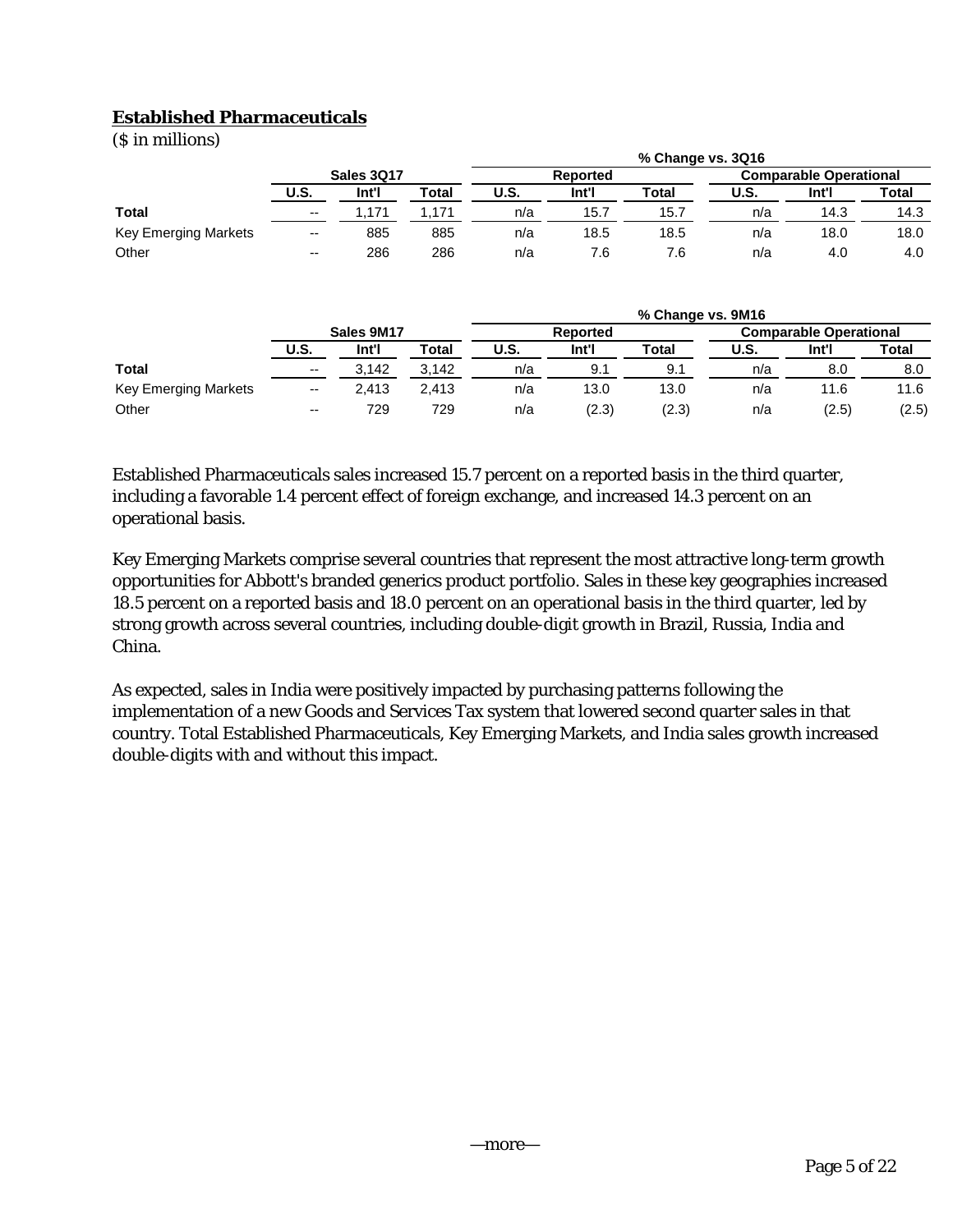# **Medical Devices**

(\$ in millions)

|                                    |             |                   |       | % Change vs. 3Q16 |          |       |             |                               |        |
|------------------------------------|-------------|-------------------|-------|-------------------|----------|-------|-------------|-------------------------------|--------|
|                                    |             | <b>Sales 3Q17</b> |       |                   | Reported |       |             | <b>Comparable Operational</b> |        |
|                                    | <b>U.S.</b> | Int'l             | Total | U.S.              | Int'l    | Total | <b>U.S.</b> | Int'l                         | Total  |
| <b>Total</b>                       | 1,177       | 1,420             | 2,597 | 126.8             | 79.5     | 98.2  | 3.1         | 7.8                           | 5.6    |
| Cardiovascular and Neuromodulation | 1,093       | 1,131             | 2,224 | 258.2             | 180.7    | 214.1 | 4.6         | 2.8                           | 3.6    |
| Rhythm Management                  | 250         | 261               | 511   | n/m               | n/m      | n/m   | (15.6)      | (8.4)                         | (12.1) |
| Electrophysiology                  | 147         | 195               | 342   | n/m               | n/m      | n/m   | 7.9         | 12.9                          | 10.7   |
| <b>Heart Failure</b>               | 131         | 39                | 170   | n/m               | n/m      | n/m   | 10.7        | 27.4                          | 14.0   |
| Vascular                           | 292         | 432               | 724   | 11.1              | 21.5     | 17.1  | (0.6)       | 0.7                           | 0.2    |
| <b>Structural Heart</b>            | 109         | 160               | 269   | 172.3             | 242.5    | 210.1 | 13.7        | 9.1                           | 11.0   |
| Neuromodulation                    | 164         | 44                | 208   | n/m               | n/m      | n/m   | 55.9        | 19.6                          | 46.8   |
| Diabetes Care                      | 84          | 289               | 373   | (13.0)            | 37.6     | 21.7  | (13.0)      | 33.9                          | 19.1   |

|                                    |       |            |              | % Change vs. 9M16 |          |       |             |                               |        |
|------------------------------------|-------|------------|--------------|-------------------|----------|-------|-------------|-------------------------------|--------|
|                                    |       | Sales 9M17 |              |                   | Reported |       |             | <b>Comparable Operational</b> |        |
|                                    | U.S.  | Int'l      | <b>Total</b> | U.S.              | Int'l    | Total | <b>U.S.</b> | Int'l                         | Total  |
| Total                              | 3,504 | 4,084      | 7,588        | 130.5             | 73.2     | 95.6  | 2.8         | 5.8                           | 4.4    |
| Cardiovascular and Neuromodulation | 3,264 | 3,323      | 6,587        | 247.1             | 169.2    | 202.9 | 2.9         | 1.6                           | 2.3    |
| Rhythm Management                  | 783   | 791        | 1.574        | n/m               | n/m      | n/m   | (15.7)      | (5.7)                         | (10.9) |
| Electrophysiology                  | 446   | 555        | 1,001        | n/m               | n/m      | n/m   | 10.4        | 10.7                          | 10.5   |
| <b>Heart Failure</b>               | 363   | 108        | 471          | n/m               | n/m      | n/m   | 0.3         | 10.4                          | 2.5    |
| Vascular                           | 891   | 1,267      | 2,158        | 9.1               | 16.4     | 13.3  | (2.3)       | (1.9)                         | (2.1)  |
| <b>Structural Heart</b>            | 320   | 473        | 793          | 177.8             | 227.5    | 205.5 | 14.8        | 9.8                           | 11.7   |
| Neuromodulation                    | 461   | 129        | 590          | n/m               | n/m      | n/m   | 61.0        | 17.4                          | 49.0   |
| Diabetes Care                      | 240   | 761        | 1,001        | 0.4               | 28.2     | 20.2  | 0.4         | 29.2                          | 21.0   |

 $n/m =$  Percent change is not meaningful.

Worldwide Medical Devices sales increased 98.2 percent on a reported basis in the third quarter. On a comparable operational basis, sales increased 5.6 percent. Refer to pages 17 and 18 for a reconciliation of comparable historical revenue.

In Cardiovascular and Neuromodulation, worldwide sales were led by double-digit growth in Electrophysiology, Structural Heart, Heart Failure and Neuromodulation. Growth in Structural Heart was driven by the continued double-digit growth of MitraClip®, Abbott's market-leading device for the minimally-invasive treatment of mitral regurgitation. In Heart Failure, during the third quarter, Abbott received U.S. FDA approval for its HeartMate 3 system, which helps a weak heart pump blood through the body for patients with advanced heart failure. In Neuromodulation, another quarter of strong double-digit growth was led by several recently launched products for the treatment of chronic pain and movement disorders. As expected, Rhythm Management sales in the U.S. were impacted by continued competitive dynamics in the magnetic resonance (MR)-conditional category of products. In the quarter, Abbott received FDA approval for MR-conditional labeling for its Ellipse implantable cardioverter defibrillator (ICD), which significantly enhances its competitive position in this category of the market.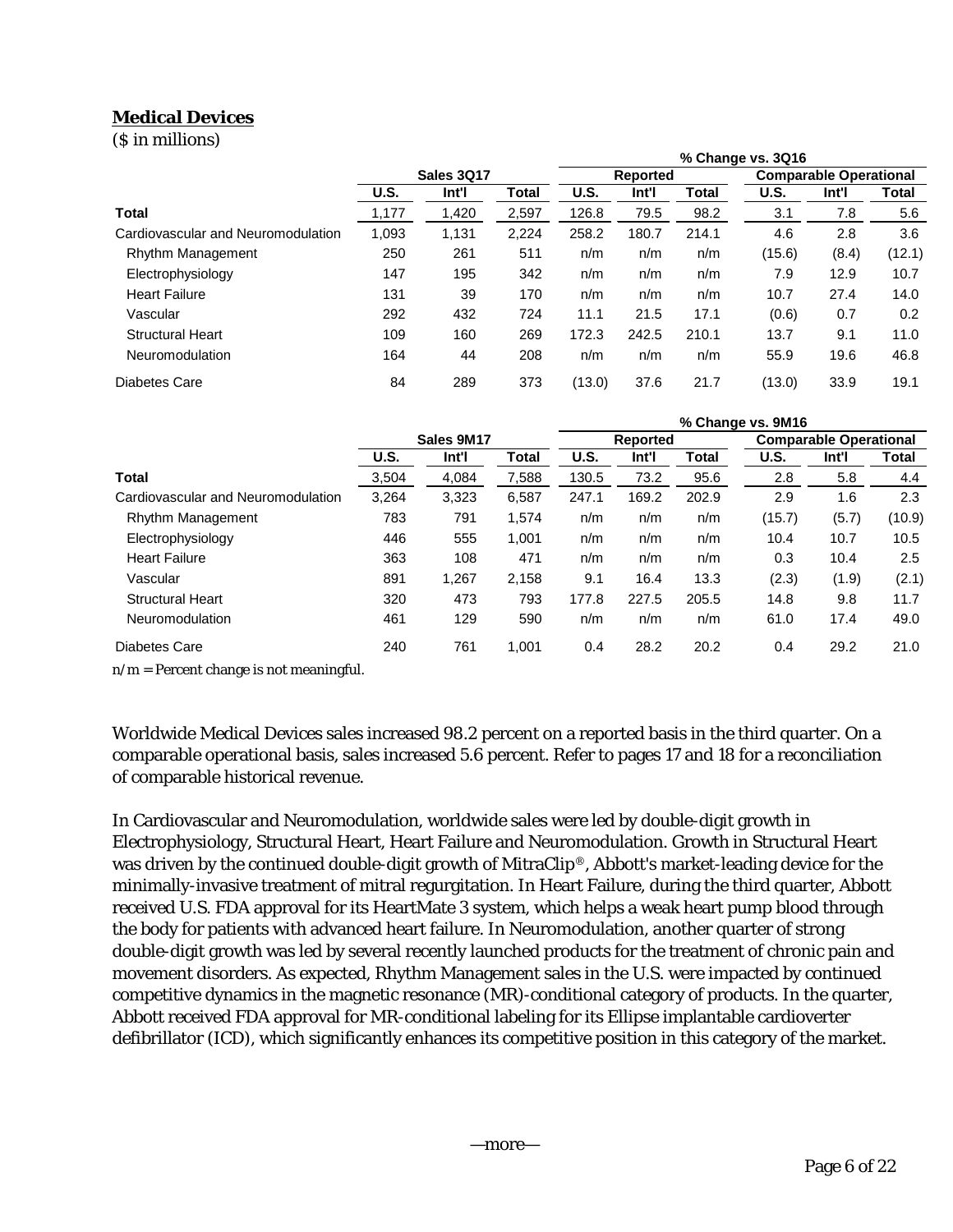Worldwide Diabetes Care sales increased 21.7 percent on a reported basis in the third quarter, including a favorable 2.6 percent effect of foreign exchange, and increased 19.1 percent on an operational basis. Strong double-digit international sales growth was led by FreeStyle Libre, Abbott's revolutionary sensor-based glucose monitoring system. In September, Abbott received U.S. FDA approval for FreeStyle Libre as a replacement<sup>1</sup> for finger stick blood glucose monitoring. This revolutionary technology is the only system available that comes factory-calibrated, thus eliminating the need for daily finger sticks that are required to calibrate other systems currently available. During the quarter, Abbott also obtained national reimbursement for FreeStyle Libre in Japan and the United Kingdom for people with diabetes, both Type 1 and Type 2, on insulin therapy.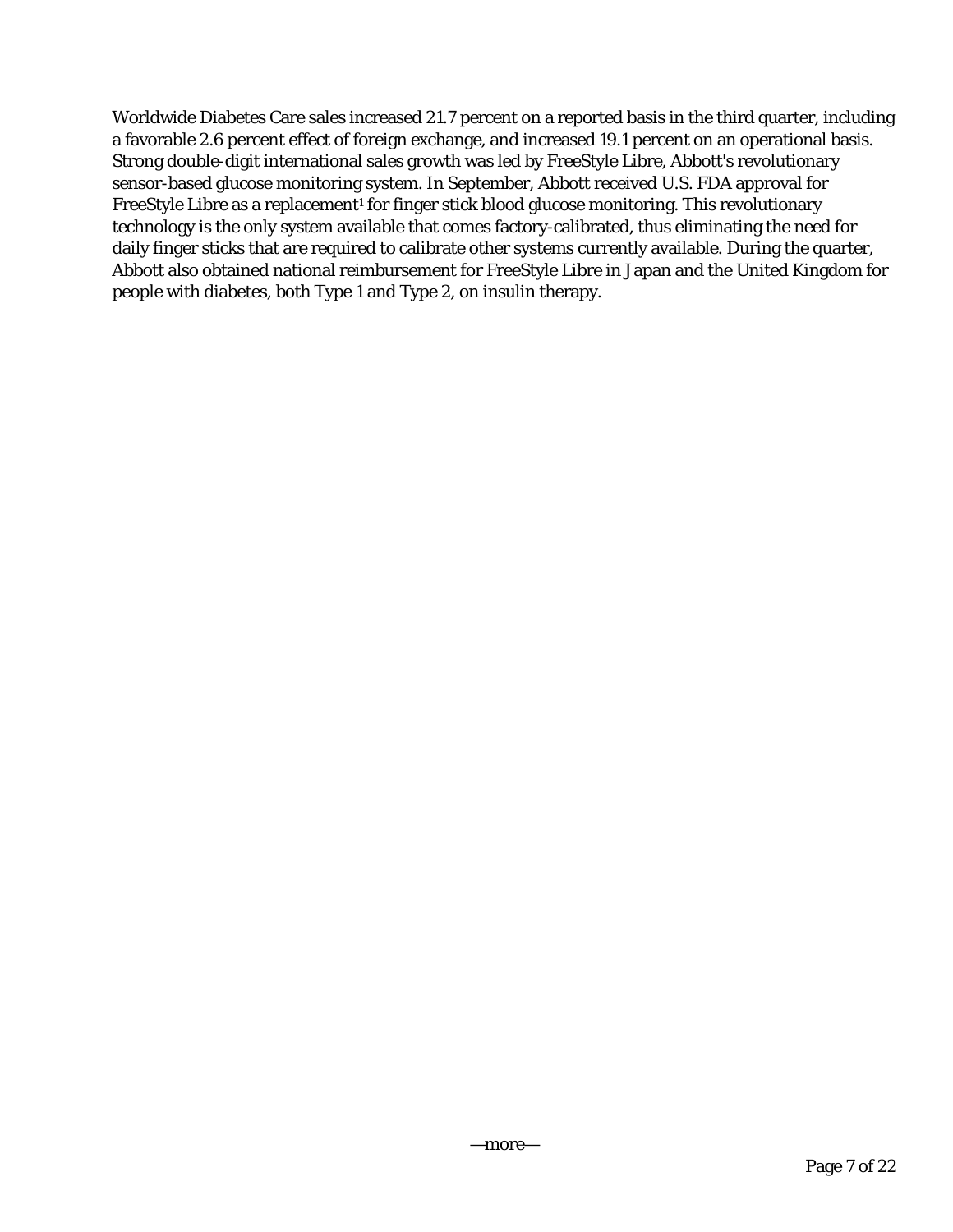## **ABBOTT NARROWS FULL‐YEAR EARNINGS‐PER‐SHARE GUIDANCE**

Abbott is narrowing its full-year 2017 earnings per share guidance range, which continues to reflect double-digit growth. Abbott now projects its earning per share from continuing operations under Generally Accepted Accounting Principles (GAAP) to be \$0.97 to \$0.99 for the full year 2017.

Projected diluted earnings per share from continuing operations on an adjusted basis is now \$2.48 to \$2.50 for the full year 2017, which represents an increase at the mid-point of the guidance range.

Abbott forecasts net specified items for the full year 2017 of approximately \$1.51 per share. Specified items include acquisition-related expenses, intangible amortization expense, charges associated with cost reduction initiatives and other expenses, partially offset by a gain on the sale of the AMO business.

Abbott is issuing fourth-quarter 2017 guidance for diluted earnings per share from continuing operations under GAAP of \$0.28 to \$0.30. Abbott forecasts specified items for the fourth quarter 2017 of \$0.44 primarily related to intangible amortization, acquisition-related expenses, cost reduction initiatives and other expenses. Excluding specified items, projected adjusted diluted earnings per share from continuing operations would be \$0.72 to \$0.74 for the fourth quarter.

# **ABBOTT DECLARES 375TH QUARTERLY DIVIDEND**

On Sept. 14, 2017, the board of directors of Abbott declared the company's quarterly dividend of \$0.265 per share. Abbott's cash dividend is payable Nov. 15, 2017, to shareholders of record at the close of business on Oct. 13, 2017.

Abbott has increased its dividend payout for 45 consecutive years and is a member of the S&P 500 Dividend Aristocrats Index, which tracks companies that have annually increased their dividend for at least 25 consecutive years.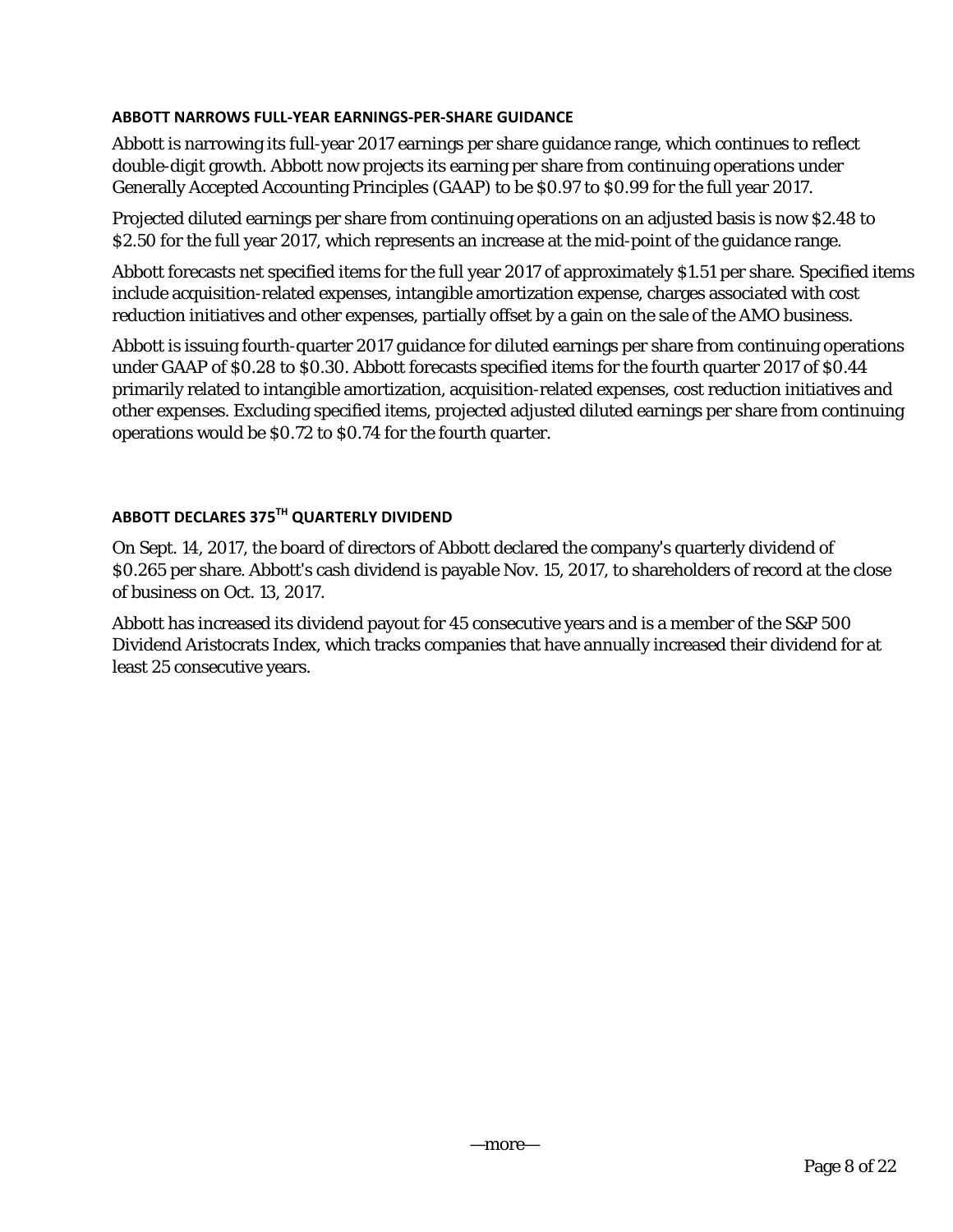# **About Abbott:**

Abbott is a global healthcare company devoted to improving life through the development of products and technologies that span the breadth of healthcare. With a portfolio of leading, science-based offerings in diagnostics, medical devices, nutritionals and branded generic pharmaceuticals, Abbott serves people in more than 150 countries and employs approximately 94,000 people.

Visit Abbott at www.abbott.com and connect with us on Twitter at @AbbottNews.

Abbott will webcast its live third-quarter earnings conference call through its Investor Relations website at www.abbottinvestor.com at 8 a.m. Central time today. An archived edition of the call will be available later that day.

# **— Private Securities Litigation Reform Act of 1995 — A Caution Concerning Forward-Looking Statements**

*Some statements in this news release may be forward-looking statements for purposes of the Private Securities Litigation Reform Act of 1995. Abbott cautions that these forward-looking statements are subject to risks and uncertainties that may cause actual results to differ materially from those indicated in the forward-looking statements. Economic, competitive, governmental, technological and other factors that may affect Abbott's operations are discussed in Item 1A, "Risk Factors'' to our Annual Report on Securities and Exchange Commission Form 10-K for the year ended Dec. 31, 2016, and are incorporated by reference. Abbott undertakes no obligation to release publicly any revisions to forward-looking statements as a result of subsequent events or developments, except as required by law.* 

# **Abbott Financial:**

Scott Leinenweber, (224) 668-0791 Michael Comilla, (224) 668-1872 Jeffrey Byrne, (224) 668-8808

# **Abbott Media:**

Darcy Ross, (224) 667-3655 Elissa Maurer, (224) 668-3309

<sup>1</sup> Finger sticks are required for treatment decisions when you see Check Blood Glucose symbol, when symptoms do not match system readings, when you suspect readings may be inaccurate, or when you experience symptoms that may be due to high or low blood glucose.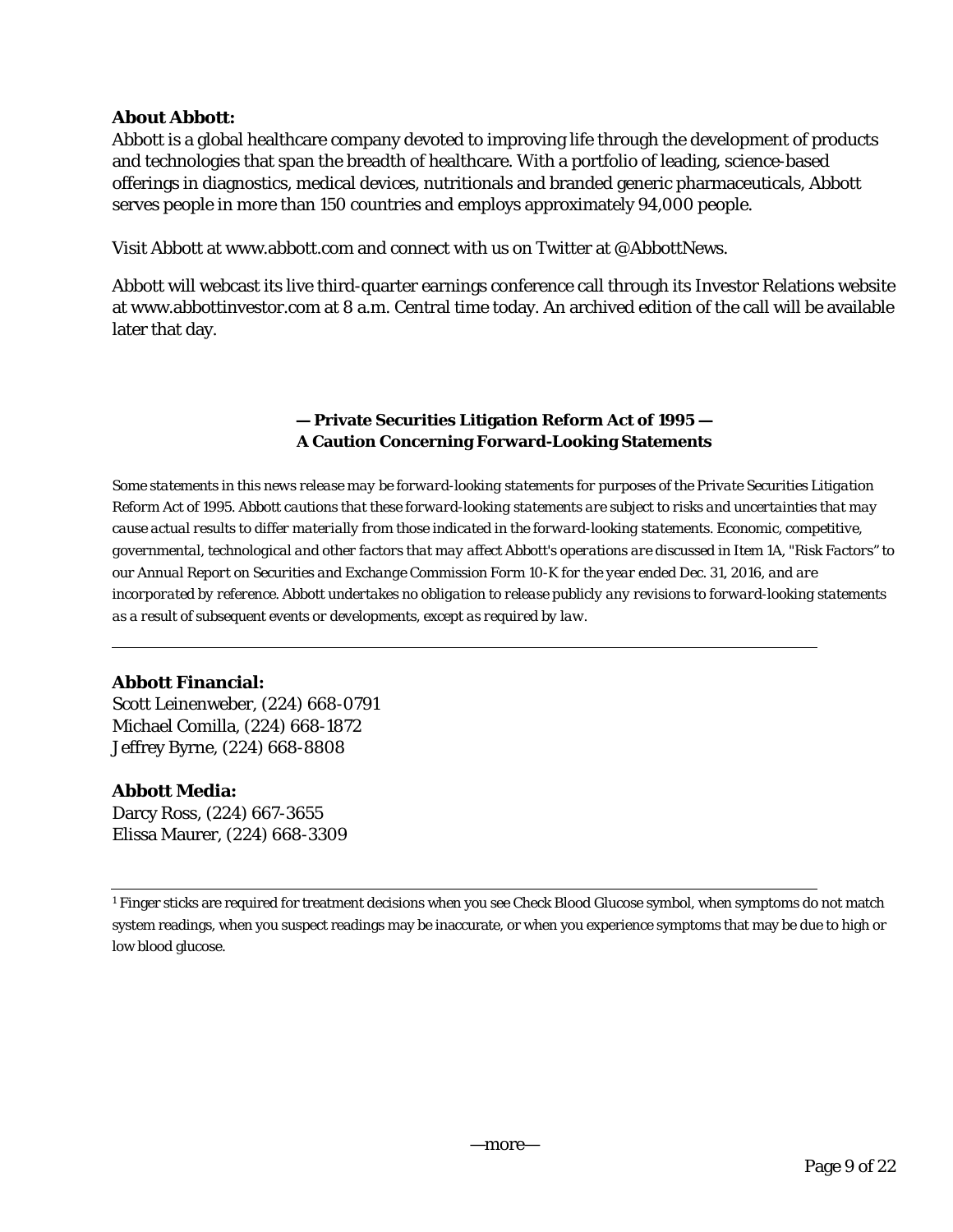# Abbott Laboratories and Subsidiaries Condensed Consolidated Statement of Earnings Third Quarter Ended September 30, 2017 and 2016 (in millions, except per share data) (unaudited)

|                                                           | <b>3Q17</b> | <b>3Q16</b> | % Change |    |
|-----------------------------------------------------------|-------------|-------------|----------|----|
| <b>Net Sales</b>                                          | \$6,829     | \$5,302     | 28.8     |    |
| Cost of products sold, excluding amortization expense     | 2,857       | 2,285       | 25.1     |    |
| Amortization of intangible assets                         | 501         | 140         | n/m      |    |
| Research and development                                  | 562         | 352         | 59.3     |    |
| Selling, general, and administrative                      | 2,099       | 1,628       | 28.9     |    |
| <b>Total Operating Cost and Expenses</b>                  | 6,019       | 4,405       | 36.7     |    |
| Operating earnings                                        | 810         | 897         | (9.7)    |    |
| Interest expense, net                                     | 182         | 95          | 90.7     |    |
| Net foreign exchange (gain) loss                          | (6)         | 9           | n/m      |    |
| Other expense, net                                        | 8           | 972         | (99.2)   | 1) |
| Earnings (Loss) from Continuing Operations before taxes   | 626         | (179)       | n/m      |    |
| Tax expense on Earnings (Loss) from Continuing Operations | 65          | 178         | (63.5)   | 2) |
| Earnings (Loss) from Continuing Operations                | 561         | (357)       | n/m      |    |
| Earnings from Discontinued Operations, net of taxes       | 42          | 28          | 53.1     |    |
| Gain on Sale of Discontinued Operations, net of taxes     |             |             |          |    |
| Net Earnings from Discontinued Operations, net of taxes   | 42          | 28          | 53.1     |    |
| Net Earnings (Loss)                                       | \$603       | \$(329)     | n/m      |    |
| Earnings from Continuing Operations, excluding            |             |             |          |    |
| Specified Items, as described below                       | \$1,158     | \$883       | 31.1     | 3) |
| Diluted Earnings (Loss) per Common Share from:            |             |             |          |    |
| <b>Continuing Operations</b>                              | \$0.32      | \$(0.24)    | n/m      |    |
| <b>Discontinued Operations</b>                            | 0.02        | 0.02        |          |    |
| Total                                                     | \$0.34      | \$(0.22)    | n/m      |    |
| Diluted Earnings per Common Share from Continuing         |             |             |          |    |
| Operations, excluding Specified Items, as described below | \$0.66      | \$0.59      | 11.9     | 3) |
| Average Number of Common Shares Outstanding               |             |             |          |    |
| Plus Dilutive Common Stock Options                        | 1,754       | 1,476       |          | 4) |

### NOTES:

See tables on page 14 for an explanation of certain non-GAAP financial information.

n/m = Percent change is not meaningful.

See footnotes on the following page.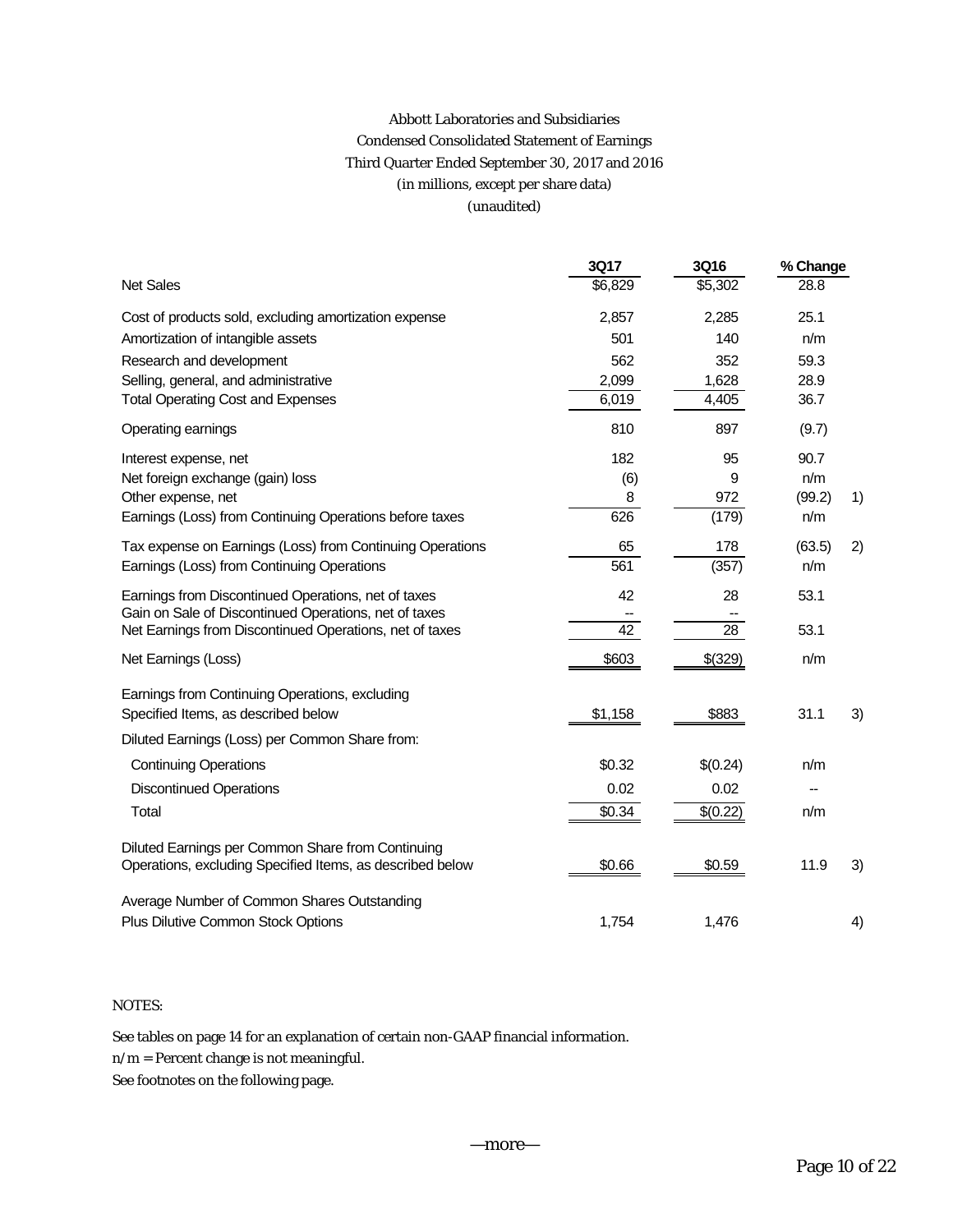- 1) 2016 Other expense, net includes a charge of \$947 million related to an adjustment of Abbott's holdings of Mylan N.V. ordinary shares to reflect the share price as of Sept. 30, 2016.
- 2) 2016 Tax expense on Earnings (Loss) from Continuing Operations includes the impact of the non-deductible Mylan equity investment adjustment and the recognition of deferred taxes associated with the sale of AMO, partially offset by a net tax benefit of approximately \$105 million as a result of the resolution of various tax positions from prior years.
- 3) 2017 Earnings from Continuing Operations, excluding Specified Items, excludes net after-tax charges of \$597 million, or \$0.34 per share, for intangible amortization expense and expenses primarily associated with acquisitions, restructuring actions and other expenses.

2016 Earnings from Continuing Operations, excluding Specified Items, excludes net after-tax charges of \$1.240 billion, or \$0.83 per share, for intangible amortization expense, an adjustment to the equity investment in Mylan, expenses primarily associated with acquisitions, including bridge facility fees, charges related to cost reduction initiatives and other expenses and the recognition of deferred taxes associated with the sale of AMO, partially offset by the favorable impact of a net tax benefit as a result of the resolution of various tax positions from prior years.

4) 2016 Average number of common shares outstanding excludes approximately 6.7 million shares related to dilutive common stock options, which would be antidilutive.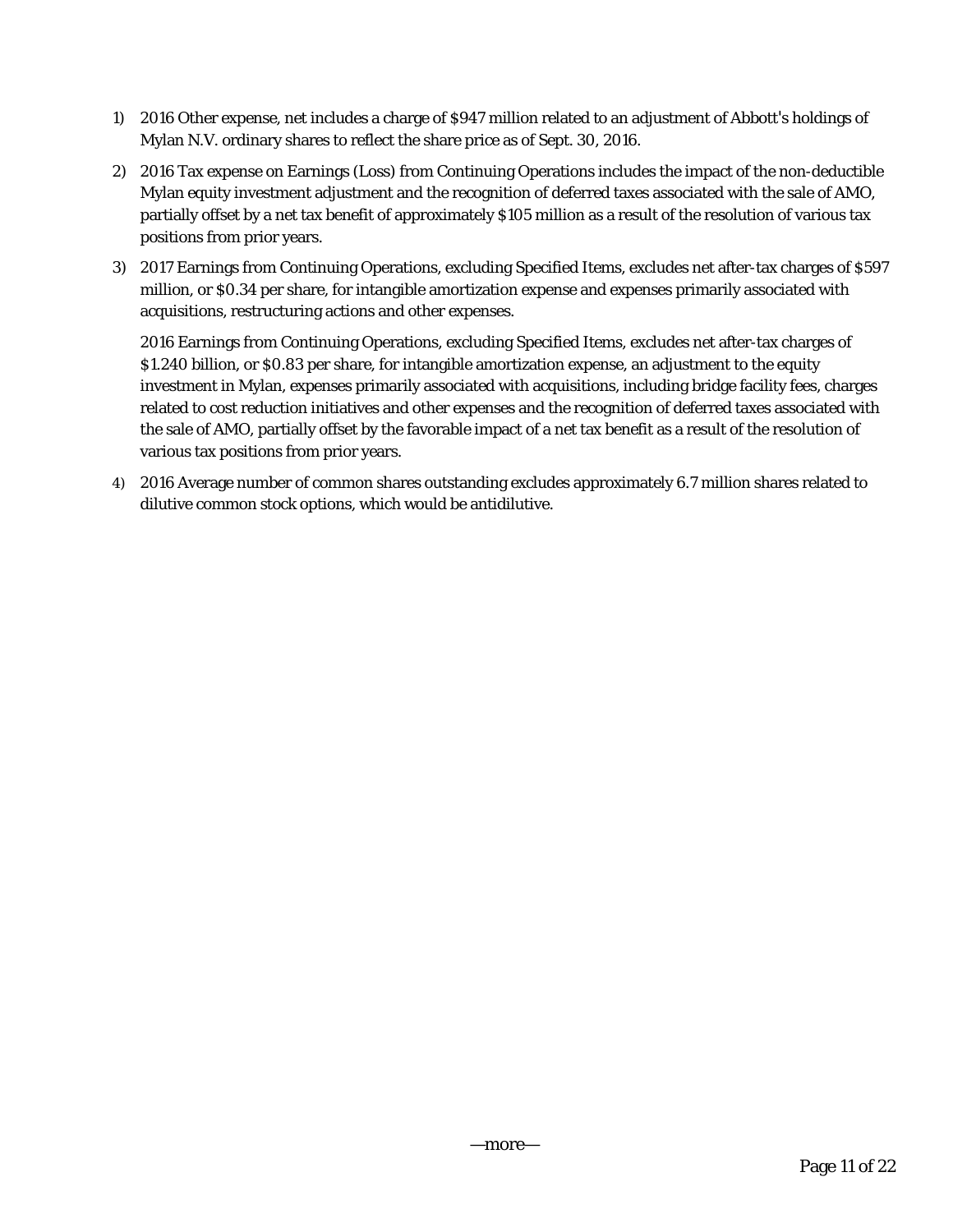# Abbott Laboratories and Subsidiaries Condensed Consolidated Statement of Earnings Nine Months Ended September 30, 2017 and 2016 (in millions, except per share data) (unaudited)

|                                                           | <b>9M17</b> | 9M16     | % Change |    |
|-----------------------------------------------------------|-------------|----------|----------|----|
| <b>Net Sales</b>                                          | \$19,801    | \$15,520 | 27.6     |    |
| Cost of products sold, excluding amortization expense     | 9,074       | 6,712    | 35.2     |    |
| Amortization of intangible assets                         | 1,415       | 429      | n/m      |    |
| Research and development                                  | 1,622       | 1,079    | 50.3     |    |
| Selling, general, and administrative                      | 6,655       | 5,063    | 31.5     |    |
| <b>Total Operating Cost and Expenses</b>                  | 18,766      | 13,283   | 41.3     |    |
| Operating earnings                                        | 1,035       | 2,237    | (53.7)   |    |
| Interest expense, net                                     | 569         | 203      | n/m      |    |
| Net foreign exchange (gain) loss                          | (34)        | 497      | n/m      | 1) |
| Other (income) expense, net                               | (1, 157)    | 999      | n/m      | 2) |
| Earnings from Continuing Operations before taxes          | 1,657       | 538      | n/m      |    |
| Tax expense on Earnings from Continuing Operations        | 440         | 240      | 83.6     | 3) |
| Earnings from Continuing Operations                       | 1,217       | 298      | n/m      |    |
| Earnings from Discontinued Operations, net of taxes       | 88          | 288      | (69.4)   |    |
| Gain on Sale of Discontinued Operations, net of taxes     |             | 16       | n/m      |    |
| Net Earnings from Discontinued Operations, net of taxes   | 88          | 304      | (71.0)   | 4) |
| Net Earnings                                              | \$1,305     | \$602    | n/m      |    |
| Earnings from Continuing Operations, excluding            |             |          |          |    |
| Specified Items, as described below                       | \$3,097     | \$2,310  | 34.1     | 5) |
| Diluted Earnings per Common Share from:                   |             |          |          |    |
| <b>Continuing Operations</b>                              | \$0.69      | \$0.20   | n/m      |    |
| <b>Discontinued Operations</b>                            | 0.05        | 0.20     | (75.0)   | 4) |
| Total                                                     | \$0.74      | \$0.40   | 85.0     |    |
| Diluted Earnings per Common Share from Continuing         |             |          |          |    |
| Operations, excluding Specified Items, as described below | \$1.76      | \$1.55   | 13.5     | 5) |
| Average Number of Common Shares Outstanding               |             |          |          |    |
| Plus Dilutive Common Stock Options                        | 1,746       | 1,483    |          |    |

#### NOTES:

See tables on page 15 for an explanation of certain non-GAAP financial information.

n/m = Percent change is not meaningful.

See footnotes on the following page.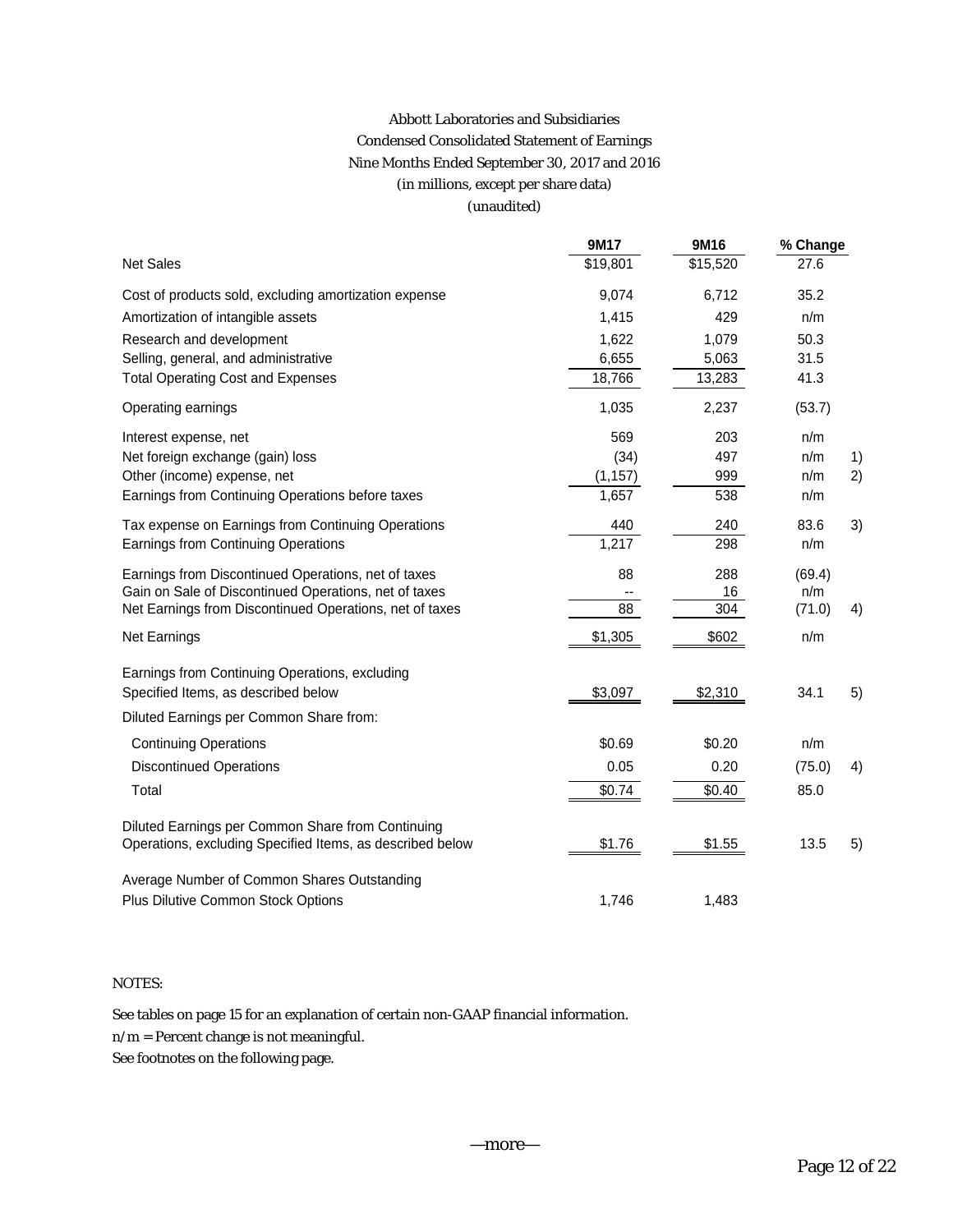- 1) 2016 Net foreign exchange (gain) loss includes a loss of \$481 million related to the revaluation of Abbott's net monetary assets in Venezuela using the Dicom exchange rate, which is the Venezuelan government's official floating exchange rate.
- 2) 2017 Other (income) expense, net includes a pretax gain of \$1.163 billion from the sale of the AMO business.

2016 Other (income) expense, net includes a charge of \$947 million related to an adjustment of Abbott's holdings of Mylan N.V. ordinary shares to reflect the share price as of Sept. 30, 2016.

3) 2017 Tax expense on Earnings from Continuing Operations includes the tax associated with a \$1.163 billion pretax gain on the sale of the AMO business.

2016 Tax expense on Earnings from Continuing Operations includes the impact of a net tax benefit of approximately \$250 million as a result of the resolution of various tax positions from prior years, partially offset by the unfavorable impact of non-deductible foreign exchange losses related to Venezuela and an adjustment to the equity investment in Mylan and the recognition of deferred taxes associated with the sale of the AMO business.

4) 2017 Earnings and Diluted Earnings per Common Share from Discontinued Operations, net of taxes primarily relates to a net tax benefit as a result of the resolution of various tax positions from prior years.

2016 Earnings and Diluted Earnings per Common Share from Discontinued Operations, net of taxes primarily reflect the impact of a net tax benefit of \$289 million as a result of the resolution of various tax positions from prior years.

5) 2017 Earnings and Diluted Earnings per Common Share from Continuing Operations, excluding Specified Items, excludes net after-tax charges of \$1.880 billion, or \$1.07 per share, for intangible amortization expense and other expenses primarily associated with acquisitions and restructuring actions, partially offset by a gain on the sale of the AMO business.

2016 Earnings and Diluted Earnings per Common Share from Continuing Operations, excluding Specified Items, excludes net after-tax charges of \$2.012 billion, or \$1.35 per share, for intangible amortization expense, the foreign exchange loss related to Venezuela, an adjustment to the equity investment in Mylan, expenses associated with acquisitions, including bridge facility fees, other charges related to cost reduction initiatives and other expenses and the recognition of deferred taxes associated with the sale of AMO, partially offset by the favorable impact of a net tax benefit as a result of the resolution of various tax positions from prior years.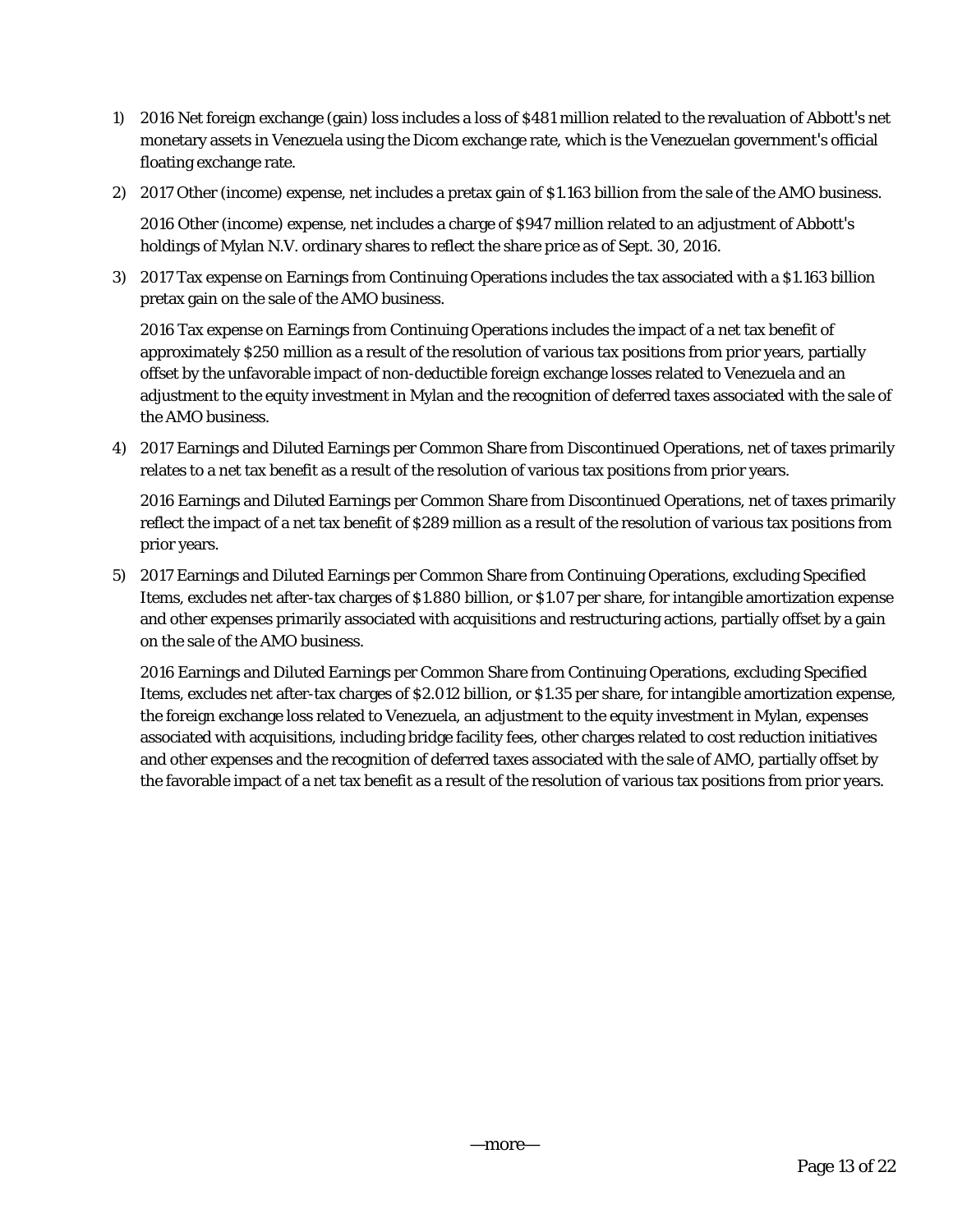#### **NON‐GAAP RECONCILIATION OF FINANCIAL INFORMATION FROM CONTINUING OPERATIONS**

#### Abbott Laboratories and Subsidiaries

Non-GAAP Reconciliation of Financial Information From Continuing Operations

#### Third Quarter Ended September 30, 2017 and 2016

#### (in millions, except per share data)

#### (unaudited)

|                                                              |                                 | 3Q17                             |                       |                        |
|--------------------------------------------------------------|---------------------------------|----------------------------------|-----------------------|------------------------|
|                                                              | As<br><b>Reported</b><br>(GAAP) | <b>Specified</b><br><b>Items</b> | As<br><b>Adjusted</b> | $%$ to<br><b>Sales</b> |
| Intangible Amortization                                      | \$501                           | \$(501)                          |                       |                        |
| Gross Margin                                                 | 3,471                           | 580                              | \$4,051               | 59.3%                  |
| R&D                                                          | 562                             | (91)                             | 471                   | 6.9%                   |
| SG&A                                                         | 2,099                           | (90)                             | 2,009                 | 29.4%                  |
| Other expense, net                                           | 8                               | 1                                | 9                     |                        |
| Earnings (Loss) from Continuing Operations before taxes      | 626                             | 760                              | 1,386                 |                        |
| Tax expense on Earnings (Loss) from Continuing Operations    | 65                              | 163                              | 228                   |                        |
| Earnings (Loss) from Continuing Operations                   | 561                             | 597                              | 1,158                 |                        |
| Diluted Earnings (Loss) per Share from Continuing Operations | \$0.32                          | \$0.34                           | \$0.66                |                        |

Specified items reflect intangible amortization expense of \$501 million and other expenses of \$259 million, primarily associated with acquisitions, restructuring actions and other expenses. See page 19 for additional details regarding specified items.

|                                                              |                                 | 3Q16                      |                       |                      |
|--------------------------------------------------------------|---------------------------------|---------------------------|-----------------------|----------------------|
|                                                              | As<br><b>Reported</b><br>(GAAP) | <b>Specified</b><br>Items | As<br><b>Adjusted</b> | % to<br><b>Sales</b> |
| Intangible Amortization                                      | \$140                           | \$(140)                   | --                    |                      |
| Gross Margin                                                 | 2,877                           | 158                       | \$3,035               | 57.3%                |
| R&D                                                          | 352                             | (22)                      | 330                   | 6.2%                 |
| SG&A                                                         | 1,628                           | (53)                      | 1,575                 | 29.7%                |
| Interest expense, net                                        | 95                              | (70)                      | 25                    |                      |
| Net foreign exchange (gain) loss                             | 9                               | (4)                       | 5                     |                      |
| Other expense, net                                           | 972                             | (957)                     | 15                    |                      |
| Earnings (Loss) from Continuing Operations before taxes      | (179)                           | 1,264                     | 1,085                 |                      |
| Tax expense on Earnings (Loss) from Continuing Operations    | 178                             | 24                        | 202                   |                      |
| Earnings (Loss) from Continuing Operations                   | (357)                           | 1,240                     | 883                   |                      |
| Diluted Earnings (Loss) per Share from Continuing Operations | \$(0.24)                        | \$0.83                    | \$0.59                |                      |

Specified items reflect intangible amortization expense of \$140 million, an adjustment to the equity investment in Mylan of \$947 million, and other expenses of \$177 million, primarily associated with acquisitions, including bridge facility fees, charges related to cost reduction initiatives and other expenses and the recognition of approximately \$130 million of deferred taxes associated with the sale of AMO, partially offset by a net tax benefit of approximately \$105 million as a result of the resolution of various tax positions from prior years. See page 20 for additional details regarding specified items.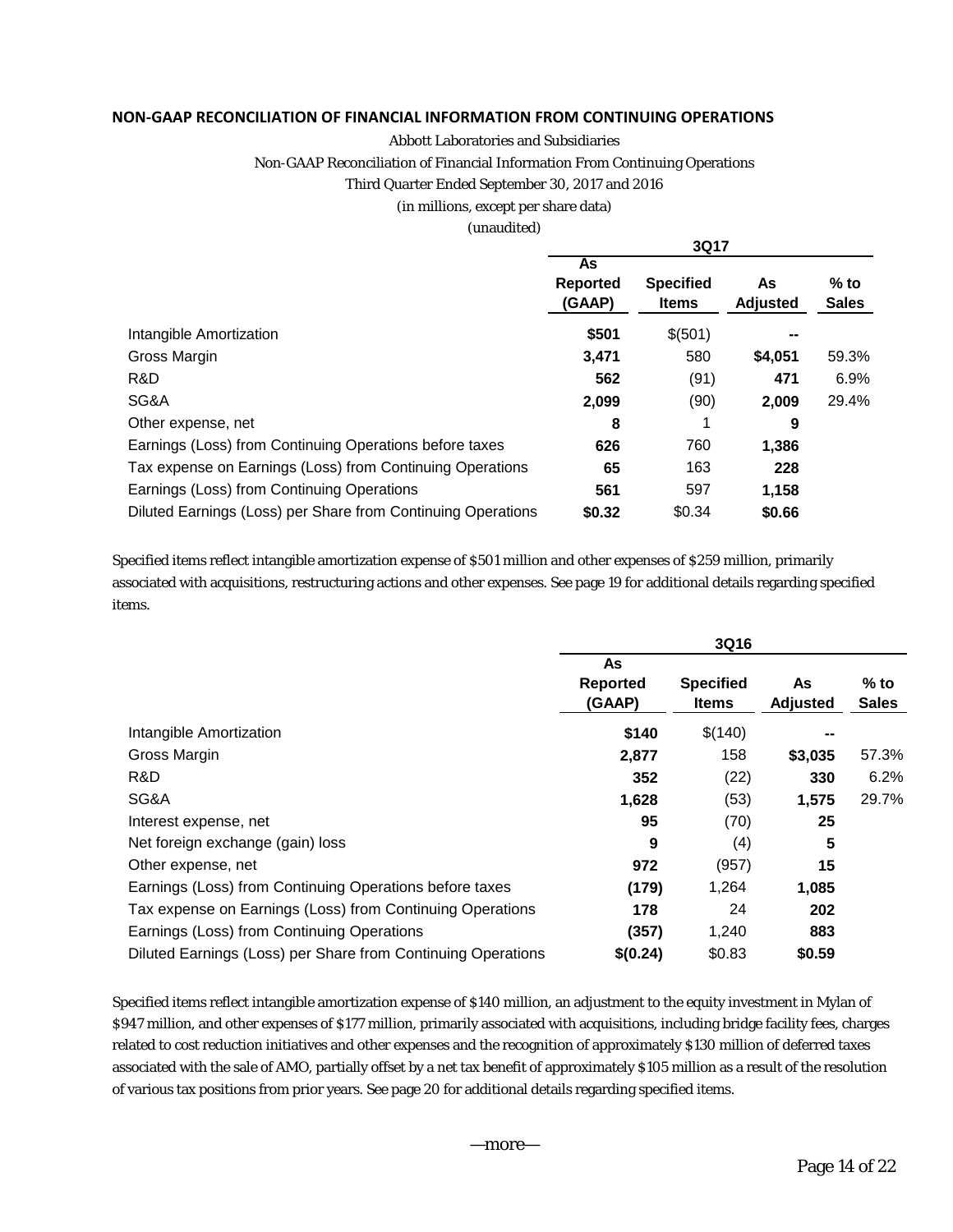#### Abbott Laboratories and Subsidiaries

#### Non-GAAP Reconciliation of Financial Information From Continuing Operations

#### Nine Months Ended September 30, 2017 and 2016

#### (in millions, except per share data)

#### (unaudited)

|                                                       | 9M17                            |                                  |                       |                        |  |  |  |  |  |
|-------------------------------------------------------|---------------------------------|----------------------------------|-----------------------|------------------------|--|--|--|--|--|
|                                                       | As<br><b>Reported</b><br>(GAAP) | <b>Specified</b><br><b>Items</b> | As<br><b>Adjusted</b> | $%$ to<br><b>Sales</b> |  |  |  |  |  |
| Intangible Amortization                               | \$1,415                         | \$(1,415)                        | --                    |                        |  |  |  |  |  |
| Gross Margin                                          | 9,312                           | 2,459                            | \$11,771              | 59.5%                  |  |  |  |  |  |
| R&D                                                   | 1,622                           | (146)                            | 1.476                 | 7.5%                   |  |  |  |  |  |
| SG&A                                                  | 6,655                           | (595)                            | 6,060                 | 30.6%                  |  |  |  |  |  |
| Interest expense, net                                 | 569                             | (19)                             | 550                   |                        |  |  |  |  |  |
| Other (income) expense, net                           | (1, 157)                        | 1,167                            | 10                    |                        |  |  |  |  |  |
| Earnings from Continuing Operations before taxes      | 1,657                           | 2,052                            | 3,709                 |                        |  |  |  |  |  |
| Tax expense on Earnings from Continuing Operations    | 440                             | 172                              | 612                   |                        |  |  |  |  |  |
| <b>Earnings from Continuing Operations</b>            | 1,217                           | 1,880                            | 3,097                 |                        |  |  |  |  |  |
| Diluted Earnings per Share from Continuing Operations | \$0.69                          | \$1.07                           | \$1.76                |                        |  |  |  |  |  |

Specified items reflect intangible amortization expense of \$1.415 billion and other expenses of \$1.800 billion, primarily associated with acquisitions, including approximately \$840 million of inventory step-up amortization related to St. Jude Medical, charges related to restructuring actions and other expenses, partially offset by a gain of \$1.163 billion from the sale of the AMO business. See page 21 for additional details regarding specified items.

|                                                       |                                 | 9M16                             |                       |                        |
|-------------------------------------------------------|---------------------------------|----------------------------------|-----------------------|------------------------|
|                                                       | As<br><b>Reported</b><br>(GAAP) | <b>Specified</b><br><b>Items</b> | As<br><b>Adjusted</b> | $%$ to<br><b>Sales</b> |
| Intangible Amortization                               | \$429                           | \$(429)                          |                       |                        |
| Gross Margin                                          | 8,379                           | 500                              | \$8,879               | 57.2%                  |
| R&D                                                   | 1,079                           | (68)                             | 1,011                 | 6.5%                   |
| SG&A                                                  | 5,063                           | (150)                            | 4,913                 | 31.7%                  |
| Interest expense, net                                 | 203                             | (139)                            | 64                    |                        |
| Net foreign exchange (gain) loss                      | 497                             | (481)                            | 16                    |                        |
| Other (income) expense, net                           | 999                             | (962)                            | 37                    |                        |
| Earnings from Continuing Operations before taxes      | 538                             | 2,300                            | 2,838                 |                        |
| Tax expense on Earnings from Continuing Operations    | 240                             | 288                              | 528                   |                        |
| Earnings from Continuing Operations                   | 298                             | 2,012                            | 2,310                 |                        |
| Diluted Earnings per Share from Continuing Operations | \$0.20                          | \$1.35                           | \$1.55                |                        |

Specified items reflect intangible amortization expense of \$429 million, an adjustment to the equity investment in Mylan of \$947 million, the impact of the foreign exchange loss in Venezuela of \$481 million, and other expenses of \$443 million, primarily associated with acquisitions, including bridge facility fees, and charges related to cost reduction initiatives and other expenses and the recognition of approximately \$130 million of deferred taxes associated with the sale of AMO, partially offset by a net tax benefit of approximately \$250 million as a result of the resolution of various tax positions from prior years. See page 22 for additional details regarding specified items.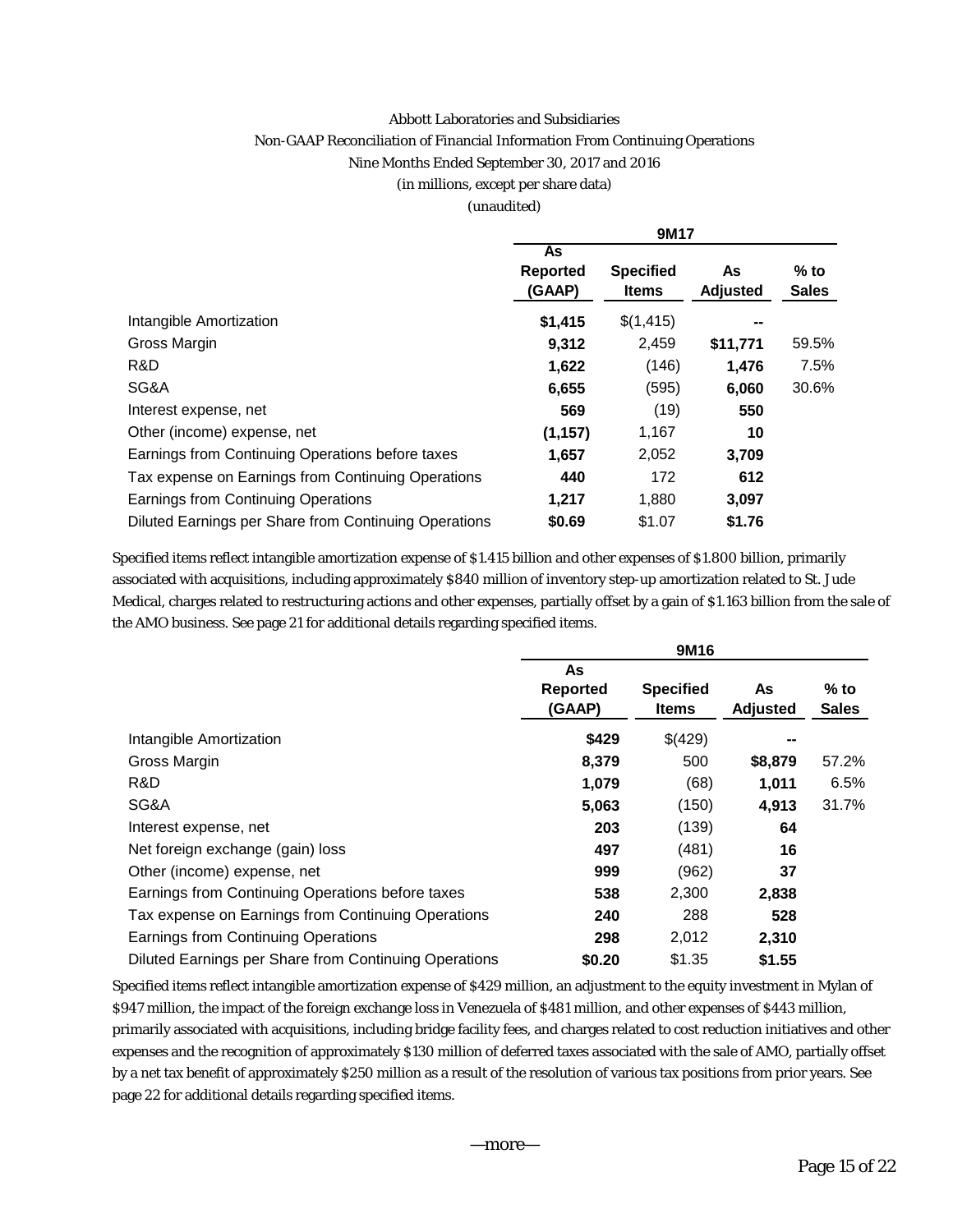## **RECONCILIATION OF TAX RATE FOR CONTINUING OPERATIONS**

A reconciliation of the third-quarter tax rates for continuing operations for 2017 and 2016 is shown below:

|                                  | 3Q17           |                 |             |  |  |  |  |  |  |
|----------------------------------|----------------|-----------------|-------------|--|--|--|--|--|--|
|                                  | <b>Pre-Tax</b> | Taxes on        | <b>Tax</b>  |  |  |  |  |  |  |
| $($$ in millions)                | <b>Income</b>  | <b>Earnings</b> | Rate        |  |  |  |  |  |  |
| As reported (GAAP)               | \$626          | \$65            | $10.4\%$ 1) |  |  |  |  |  |  |
| Specified items                  | 760            | 163             |             |  |  |  |  |  |  |
| <b>Excluding specified items</b> | \$1,386        | \$228           | 16.5%       |  |  |  |  |  |  |
|                                  |                | <b>3Q16</b>     |             |  |  |  |  |  |  |
|                                  | <b>Pre-Tax</b> | Taxes on        | <b>Tax</b>  |  |  |  |  |  |  |
| (\$ in millions)                 | <b>Income</b>  | <b>Earnings</b> | Rate        |  |  |  |  |  |  |
| As reported (GAAP)               | \$(179)        | \$178           | (99.5%)     |  |  |  |  |  |  |
| Specified items                  | 1,264          | 24              |             |  |  |  |  |  |  |
| <b>Excluding specified items</b> | \$1,085        | \$202           | 18.6%       |  |  |  |  |  |  |

1) Reported tax rate on a GAAP basis for the third quarter of 2017 includes the impact of approximately \$30 million in excess tax benefits associated with share-based compensation.

A reconciliation of the year-to-date tax rates for continuing operations for 2017 and 2016 is shown below:

|                                  |                | 9M17            |             |  |  |  |  |  |  |  |
|----------------------------------|----------------|-----------------|-------------|--|--|--|--|--|--|--|
|                                  | <b>Pre-Tax</b> | Taxes on        | Tax         |  |  |  |  |  |  |  |
| $$$ in millions)                 | <b>Income</b>  | <b>Earnings</b> | Rate        |  |  |  |  |  |  |  |
| As reported (GAAP)               | \$1,657        | \$440           | $26.6\%$ 2) |  |  |  |  |  |  |  |
| Specified items                  | 2,052          | 172             |             |  |  |  |  |  |  |  |
| <b>Excluding specified items</b> | \$3,709        | \$612           | 16.5%       |  |  |  |  |  |  |  |
|                                  |                | 9M16            |             |  |  |  |  |  |  |  |
|                                  | <b>Pre-Tax</b> | Taxes on        | Tax         |  |  |  |  |  |  |  |
| $($$ in millions)                | <b>Income</b>  | <b>Earnings</b> | Rate        |  |  |  |  |  |  |  |
| As reported (GAAP)               | \$538          | \$240           | 44.5%       |  |  |  |  |  |  |  |
| Specified items                  | 2,300          | 288             |             |  |  |  |  |  |  |  |
| <b>Excluding specified items</b> | \$2,838        | \$528           | 18.6%       |  |  |  |  |  |  |  |

2) Reported tax rate on a GAAP basis for 2017 includes the impact of taxes associated with a \$1.163 billion pretax gain on the sale of the AMO business and the impact of approximately \$90 million in excess tax benefits associated with share-based compensation.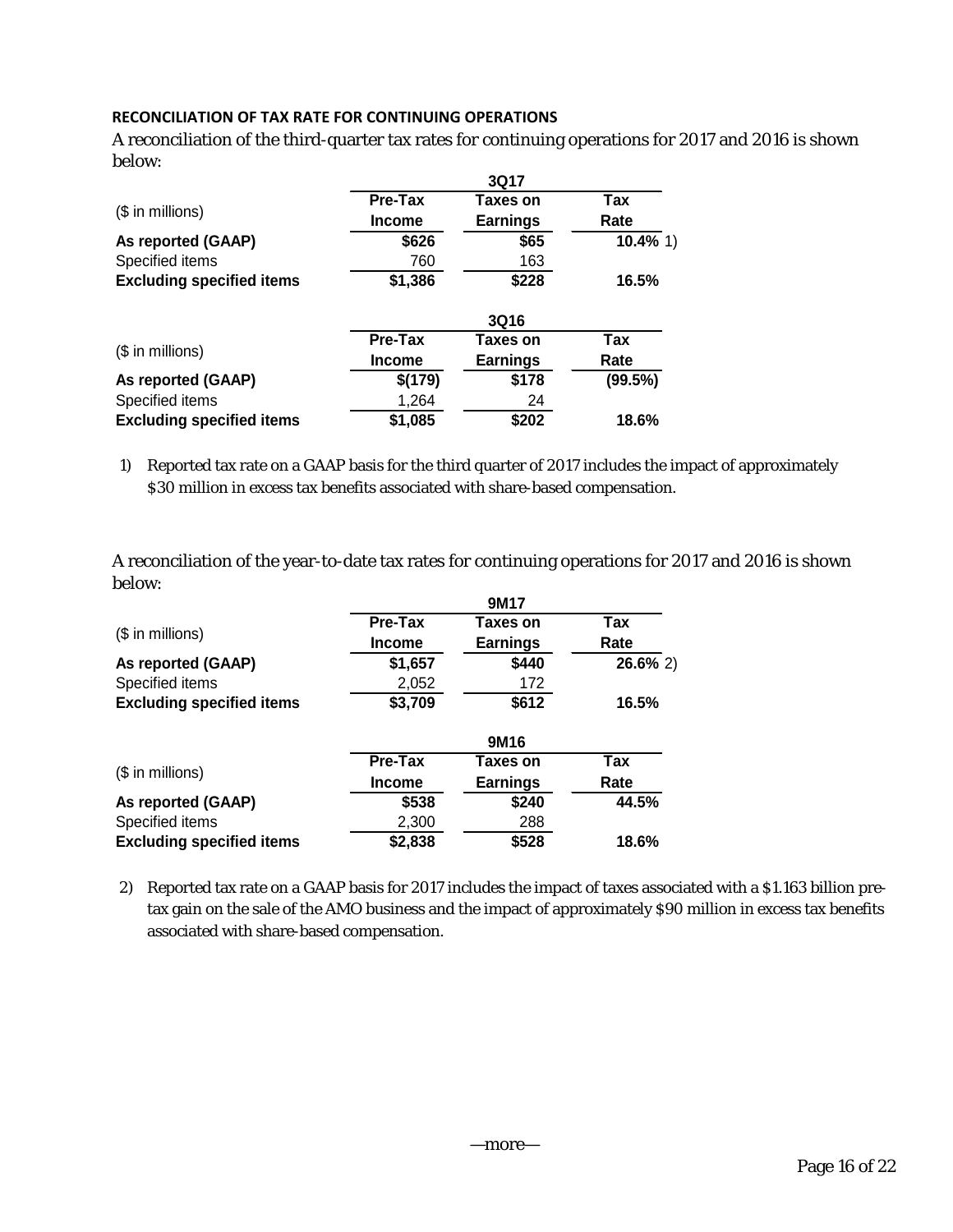## Abbott Laboratories and Subsidiaries Non-GAAP Reconciliation of Comparable Historical Revenue Third Quarter Ended September 30, 2017 and 2016 (\$ in millions) (unaudited)

|                                           |                           | 3Q17                                 |                       |                          | 3Q16                               |                          |                       | % Change vs. 3Q16 |          |                           |  |  |
|-------------------------------------------|---------------------------|--------------------------------------|-----------------------|--------------------------|------------------------------------|--------------------------|-----------------------|-------------------|----------|---------------------------|--|--|
|                                           |                           |                                      |                       |                          | <b>Acquired</b>                    |                          |                       |                   |          | Comparable                |  |  |
|                                           | <b>Abbott</b><br>Reported | <b>Divested</b><br><b>Businesses</b> | Comparable<br>Revenue | Abbott<br>Reported       | St. Jude<br>Business <sup>a)</sup> | <b>AMO</b>               | Comparable<br>Revenue | Reported          | Reported | Operational <sup>b)</sup> |  |  |
| <b>Total Company</b>                      | 6,829                     | --                                   | 6,829                 | 5,302                    | 1,425                              | (296)                    | 6,431                 | 28.8              | 6.2      | 5.6                       |  |  |
| U.S.                                      | 2,313                     | --                                   | 2,313                 | 1,645                    | 742                                | (118)                    | 2,269                 | 40.6              | 2.0      | 2.0                       |  |  |
| Int'l                                     | 4,516                     | --                                   | 4,516                 | 3,657                    | 683                                | (178)                    | 4,162                 | 23.5              | 8.5      | 7.6                       |  |  |
| <b>Total Medical Devices</b>              | 2,597                     | ۰.                                   | 2,597                 | 1,310                    | 1,425                              | (296)                    | 2,439                 | 98.2              | 6.5      | 5.6                       |  |  |
| U.S.                                      | 1,177                     | $\overline{\phantom{a}}$             | 1,177                 | 519                      | 742                                | (118)                    | 1,143                 | 126.8             | 3.1      | 3.1                       |  |  |
| Int'l                                     | 1,420                     | --                                   | 1,420                 | 791                      | 683                                | (178)                    | 1,296                 | 79.5              | 9.5      | 7.8                       |  |  |
| <b>Cardiovascular and Neuromodulation</b> | 2,224                     | --                                   | 2,224                 | 708                      | 1,425                              | $\overline{\phantom{a}}$ | 2,133                 | 214.1             | 4.3      | 3.6                       |  |  |
| U.S.                                      | 1,093                     | $\overline{\phantom{a}}$             | 1,093                 | 305                      | 742                                | $\overline{\phantom{a}}$ | 1,047                 | 258.2             | 4.6      | 4.6                       |  |  |
| Int'l                                     | 1,131                     | --                                   | 1,131                 | 403                      | 683                                | $\overline{\phantom{a}}$ | 1,086                 | 180.7             | 4.0      | 2.8                       |  |  |
| <b>Rhythm Management</b>                  | 511                       | --                                   | 511                   | $\overline{\phantom{a}}$ | 577                                | $\overline{\phantom{a}}$ | 577                   | n/m               | (11.4)   | (12.1)                    |  |  |
| U.S.                                      | 250                       | $\overline{\phantom{a}}$             | 250                   | --                       | 297                                | $\overline{\phantom{a}}$ | 297                   | n/m               | (15.6)   | (15.6)                    |  |  |
| Int'l                                     | 261                       | --                                   | 261                   | $\overline{\phantom{a}}$ | 280                                | $\overline{\phantom{a}}$ | 280                   | n/m               | (7.1)    | (8.4)                     |  |  |
| Electrophysiology                         | 342                       | --                                   | 342                   | 3                        | 306                                | $\overline{\phantom{a}}$ | 309                   | n/m               | 10.6     | 10.7                      |  |  |
| U.S.                                      | 147                       | $\overline{\phantom{a}}$             | 147                   | 3                        | 133                                | $\overline{\phantom{a}}$ | 136                   | n/m               | 7.9      | 7.9                       |  |  |
| Int'l                                     | 195                       | --                                   | 195                   | $\overline{\phantom{a}}$ | 173                                | $\overline{\phantom{a}}$ | 173                   | n/m               | 12.7     | 12.9                      |  |  |
| <b>Heart Failure</b>                      | 170                       | --                                   | 170                   | --                       | 148                                | $\overline{\phantom{a}}$ | 148                   | n/m               | 14.8     | 14.0                      |  |  |
| U.S.                                      | 131                       | $\overline{\phantom{a}}$             | 131                   | $\overline{\phantom{a}}$ | 118                                | $\overline{\phantom{a}}$ | 118                   | n/m               | 10.7     | 10.7                      |  |  |
| Int'l                                     | 39                        | --                                   | 39                    | $\overline{\phantom{a}}$ | 30                                 | $\overline{\phantom{a}}$ | 30                    | n/m               | 31.2     | 27.4                      |  |  |
| Vascular                                  | 724                       | --                                   | 724                   | 618                      | 101                                | $\overline{\phantom{a}}$ | 719                   | 17.1              | 0.8      | 0.2                       |  |  |
| U.S.                                      | 292                       | --                                   | 292                   | 262                      | 32                                 | $\overline{\phantom{a}}$ | 294                   | 11.1              | (0.6)    | (0.6)                     |  |  |
| Int'l                                     | 432                       | --                                   | 432                   | 356                      | 69                                 | $\overline{\phantom{a}}$ | 425                   | 21.5              | 1.8      | 0.7                       |  |  |
| <b>Structural Heart</b>                   | 269                       | ۰.                                   | 269                   | 87                       | 152                                | $\overline{\phantom{a}}$ | 239                   | 210.1             | 12.4     | 11.0                      |  |  |
| U.S.                                      | 109                       | --                                   | 109                   | 40                       | 56                                 | $\overline{\phantom{a}}$ | 96                    | 172.3             | 13.7     | 13.7                      |  |  |
| Int'l                                     | 160                       | --                                   | 160                   | 47                       | 96                                 | $\overline{\phantom{a}}$ | 143                   | 242.5             | 11.6     | 9.1                       |  |  |
| Neuromodulation                           | 208                       | $\overline{\phantom{a}}$             | 208                   | $\overline{\phantom{a}}$ | 141                                | $\overline{\phantom{a}}$ | 141                   | n/m               | 47.7     | 46.8                      |  |  |
| U.S.                                      | 164                       | $\overline{\phantom{a}}$             | 164                   | $\overline{\phantom{a}}$ | 106                                | $\overline{\phantom{a}}$ | 106                   | n/m               | 55.9     | 55.9                      |  |  |
| Int'l                                     | 44                        | $\overline{\phantom{a}}$             | 44                    | ۰.                       | 35                                 | $\overline{\phantom{a}}$ | 35                    | n/m               | 23.0     | 19.6                      |  |  |

a) Reflects reported actuals for St. Jude Medical, excluding results from the vascular closure business, as well as a reduction to St. Jude Medical sales related to the reclassification of fees paid to group purchasing organizations from the Selling, general, and administrative line.

b) In order to compute results excluding the impact of exchange rates, current year U.S. dollar sales are multiplied or divided, as appropriate, by the current year average foreign exchange rates and then those amounts are multiplied or divided, as appropriate, by the prior year average foreign exchange rates.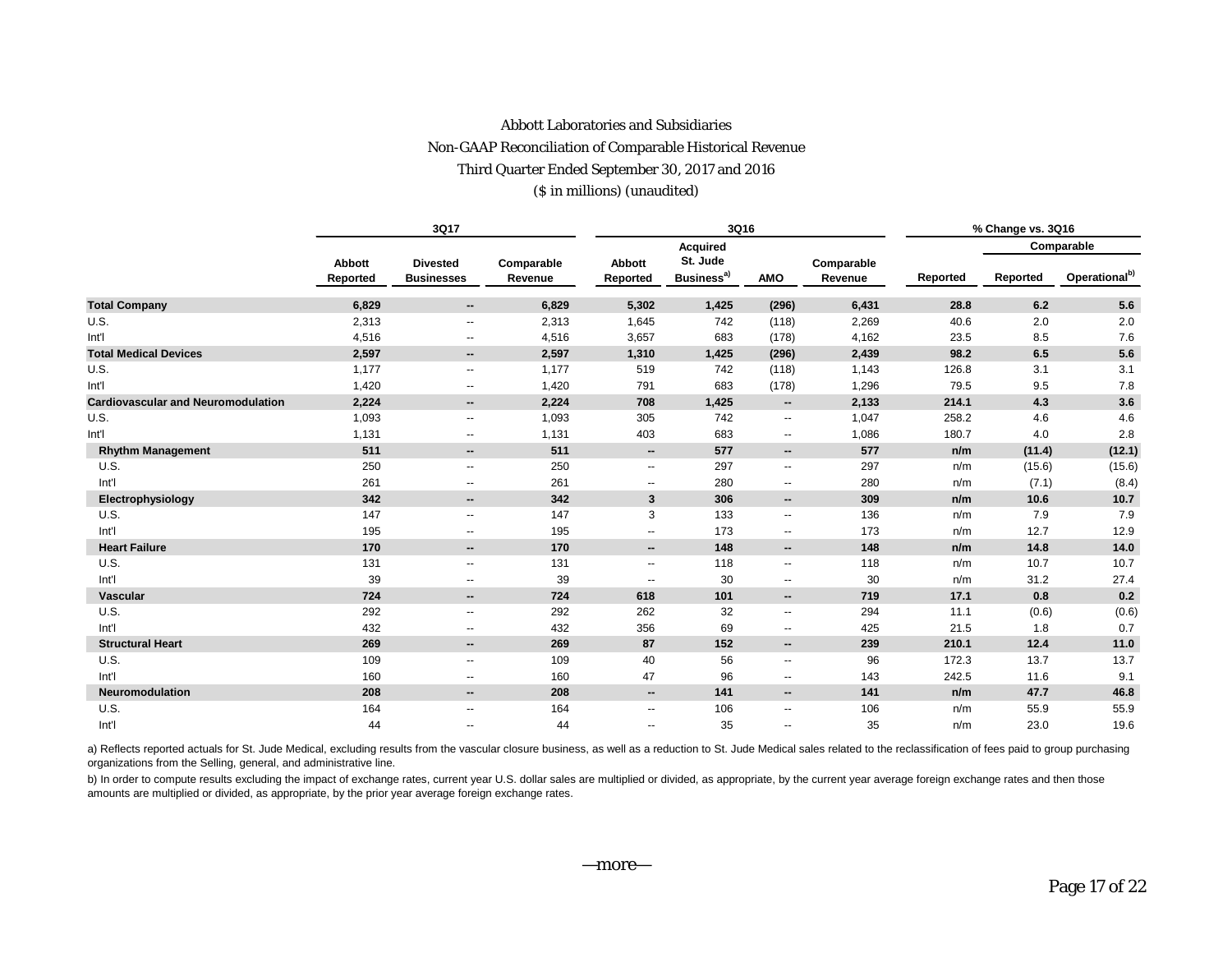## Abbott Laboratories and Subsidiaries Non-GAAP Reconciliation of Comparable Historical Revenue Nine Months Ended September 30, 2017 and 2016 (\$ in millions) (unaudited)

|                                           |                    | 9M17                                        |                       |                          | 9M16                               |                          |                       | % Change vs. 9M16 |          |                           |  |  |
|-------------------------------------------|--------------------|---------------------------------------------|-----------------------|--------------------------|------------------------------------|--------------------------|-----------------------|-------------------|----------|---------------------------|--|--|
|                                           |                    |                                             |                       |                          | <b>Acquired</b>                    |                          |                       |                   |          | Comparable                |  |  |
|                                           | Abbott<br>Reported | <b>Divested</b><br>Businesses <sup>a)</sup> | Comparable<br>Revenue | Abbott<br>Reported       | St. Jude<br>Business <sup>b)</sup> | AMO                      | Comparable<br>Revenue | Reported          | Reported | Operational <sup>c)</sup> |  |  |
| <b>Total Company</b>                      | 19,801             | (187)                                       | 19,614                | 15,520                   | 4,282                              | (872)                    | 18,930                | 27.6              | 3.6      | 3.9                       |  |  |
| U.S.                                      | 6,997              | (84)                                        | 6,913                 | 4,831                    | 2,227                              | (342)                    | 6,716                 | 44.8              | 3.0      | 3.0                       |  |  |
| Int'l                                     | 12,804             | (103)                                       | 12,701                | 10,689                   | 2,055                              | (530)                    | 12,214                | 19.8              | 4.0      | 4.5                       |  |  |
| <b>Total Medical Devices</b>              | 7,588              | (12)                                        | 7,576                 | 3,879                    | 4,282                              | (872)                    | 7,289                 | 95.6              | 3.9      | 4.4                       |  |  |
| U.S.                                      | 3,504              | (6)                                         | 3,498                 | 1,520                    | 2,227                              | (342)                    | 3,405                 | 130.5             | 2.8      | 2.8                       |  |  |
| Int'l                                     | 4,084              | (6)                                         | 4,078                 | 2,359                    | 2,055                              | (530)                    | 3,884                 | 73.2              | 5.0      | 5.8                       |  |  |
| <b>Cardiovascular and Neuromodulation</b> | 6,587              | (12)                                        | 6,575                 | 2,175                    | 4,282                              | $\overline{\phantom{a}}$ | 6,457                 | 202.9             | 1.8      | 2.3                       |  |  |
| U.S.                                      | 3,264              | (6)                                         | 3,258                 | 940                      | 2,227                              | $\overline{\phantom{a}}$ | 3,167                 | 247.1             | 2.9      | 2.9                       |  |  |
| Int'l                                     | 3,323              | (6)                                         | 3,317                 | 1,235                    | 2,055                              | $\overline{\phantom{a}}$ | 3,290                 | 169.2             | 0.8      | 1.6                       |  |  |
| <b>Rhythm Management</b>                  | 1,574              | $\overline{\phantom{a}}$                    | 1,574                 | --                       | 1,773                              | $\overline{\phantom{a}}$ | 1,773                 | n/m               | (11.3)   | (10.9)                    |  |  |
| U.S.                                      | 783                | $\overline{\phantom{a}}$                    | 783                   | $\overline{\phantom{a}}$ | 929                                | $\overline{\phantom{a}}$ | 929                   | n/m               | (15.7)   | (15.7)                    |  |  |
| Int'l                                     | 791                | $\overline{\phantom{a}}$                    | 791                   | $\overline{\phantom{a}}$ | 844                                | $\overline{\phantom{a}}$ | 844                   | n/m               | (6.5)    | (5.7)                     |  |  |
| Electrophysiology                         | 1,001              | $\overline{\phantom{a}}$                    | 1,001                 | 10                       | 900                                | $\overline{\phantom{a}}$ | 910                   | n/m               | 10.0     | 10.5                      |  |  |
| U.S.                                      | 446                | $\overline{\phantom{a}}$                    | 446                   | 10                       | 395                                | $\overline{\phantom{a}}$ | 405                   | n/m               | 10.4     | 10.4                      |  |  |
| Int'l                                     | 555                | $\overline{\phantom{a}}$                    | 555                   | $\overline{\phantom{a}}$ | 505                                | $- -$                    | 505                   | n/m               | 9.7      | 10.7                      |  |  |
| <b>Heart Failure</b>                      | 471                | $\overline{\phantom{a}}$                    | 471                   | --                       | 461                                | $\overline{\phantom{a}}$ | 461                   | n/m               | 2.3      | 2.5                       |  |  |
| U.S.                                      | 363                | $\overline{\phantom{a}}$                    | 363                   | $\overline{\phantom{a}}$ | 361                                | $\overline{\phantom{a}}$ | 361                   | n/m               | 0.3      | 0.3                       |  |  |
| Int'l                                     | 108                | $\overline{\phantom{a}}$                    | 108                   | $\overline{\phantom{a}}$ | 100                                | $\overline{\phantom{a}}$ | 100                   | n/m               | 9.8      | 10.4                      |  |  |
| <b>Vascular</b>                           | 2,158              | (12)                                        | 2,146                 | 1,905                    | 299                                | $\overline{\phantom{a}}$ | 2,204                 | 13.3              | (2.5)    | (2.1)                     |  |  |
| U.S.                                      | 891                | (6)                                         | 885                   | 815                      | 91                                 | $\overline{\phantom{a}}$ | 906                   | 9.1               | (2.3)    | (2.3)                     |  |  |
| Int'l                                     | 1,267              | (6)                                         | 1,261                 | 1,090                    | 208                                | $\overline{\phantom{a}}$ | 1,298                 | 16.4              | (2.7)    | (1.9)                     |  |  |
| <b>Structural Heart</b>                   | 793                | $\overline{\phantom{a}}$                    | 793                   | 260                      | 452                                | $\overline{\phantom{a}}$ | 712                   | 205.5             | 11.3     | 11.7                      |  |  |
| U.S.                                      | 320                | $\overline{\phantom{a}}$                    | 320                   | 115                      | 164                                | $\overline{\phantom{a}}$ | 279                   | 177.8             | 14.8     | 14.8                      |  |  |
| Int'l                                     | 473                | $\overline{\phantom{a}}$                    | 473                   | 145                      | 288                                | $\overline{\phantom{a}}$ | 433                   | 227.5             | 9.0      | 9.8                       |  |  |
| Neuromodulation                           | 590                | $\overline{\phantom{a}}$                    | 590                   | --                       | 397                                | $\overline{\phantom{a}}$ | 397                   | n/m               | 48.8     | 49.0                      |  |  |
| U.S.                                      | 461                | $\overline{\phantom{a}}$                    | 461                   | $\overline{\phantom{a}}$ | 287                                | $\overline{\phantom{a}}$ | 287                   | n/m               | 61.0     | 61.0                      |  |  |
| Int'l                                     | 129                | $\overline{\phantom{a}}$                    | 129                   | $\overline{\phantom{a}}$ | 110                                | $-$                      | 110                   | n/m               | 16.8     | 17.4                      |  |  |

a) Reflects sales related to the AMO and St. Jude Medical vascular closure businesses prior to divesting in the first quarter 2017.

b) Reflects reported actuals for St. Jude Medical, excluding results from the vascular closure business, as well as a reduction to St. Jude Medical sales related to the reclassification of fees paid to group purchasing organizations from the Selling, general, and administrative line.

c) In order to compute results excluding the impact of exchange rates, current year U.S. dollar sales are multiplied or divided, as appropriate, by the current year average foreign exchange rates and then those amounts are multiplied or divided, as appropriate, by the prior year average foreign exchange rates.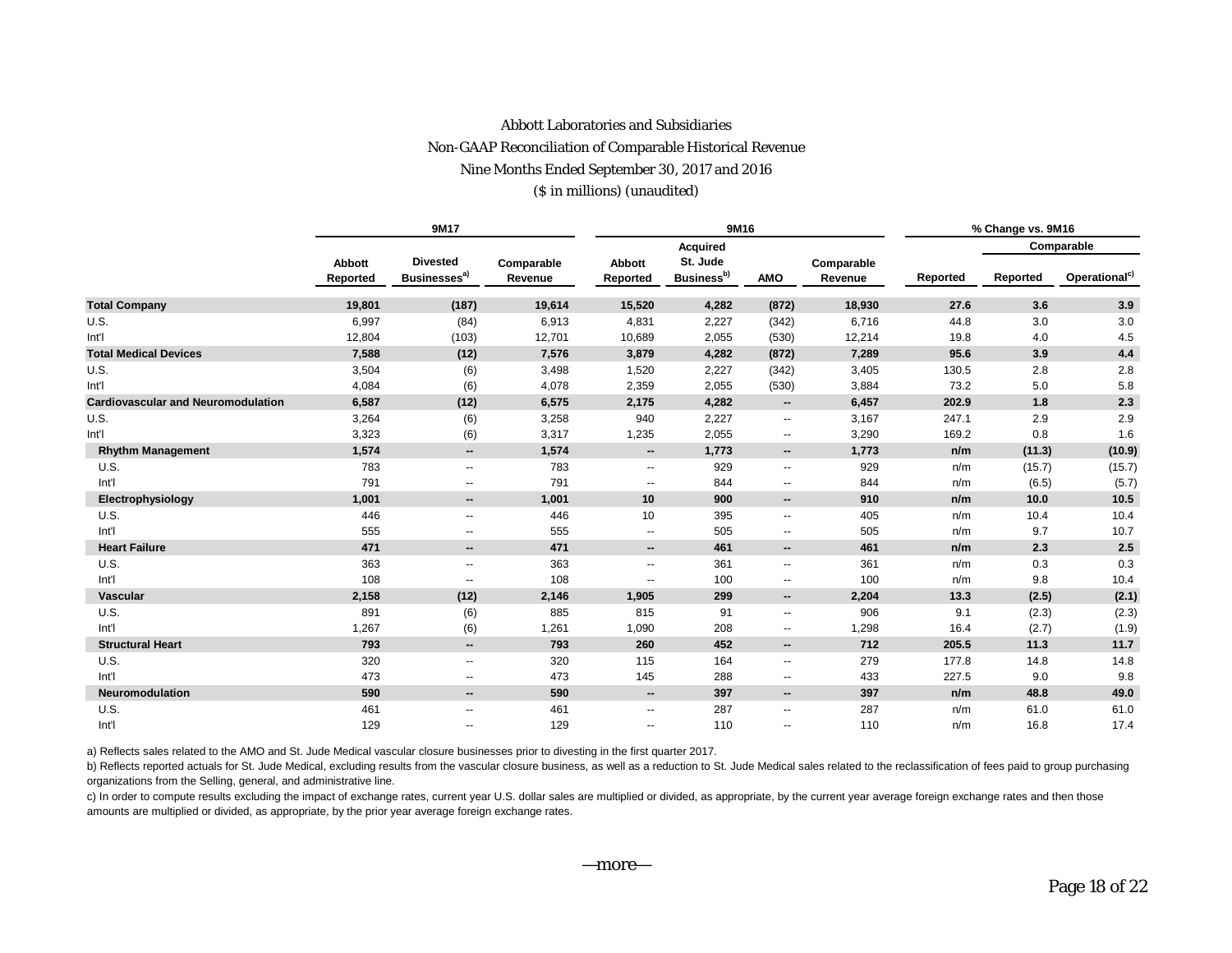# Abbott Laboratories and Subsidiaries Details of Specified Items Third Quarter Ended September 30, 2017 (in millions, except per share data) (unaudited)

|                                                        |    | Acquisition or<br>Divestiture-<br>related (a) |   | Restructuring<br>and Cost<br>Reduction<br>Initiatives (b) | Intangible<br>Amortization |    | Other (c)                |   | Total<br><b>Specifieds</b> |
|--------------------------------------------------------|----|-----------------------------------------------|---|-----------------------------------------------------------|----------------------------|----|--------------------------|---|----------------------------|
| Gross Margin                                           | \$ | 26                                            | S | 53                                                        | \$<br>501                  | \$ | $\overline{\phantom{a}}$ | S | 580                        |
| R&D                                                    |    | (11)                                          |   | (74)                                                      |                            |    | (6)                      |   | (91)                       |
| SG&A                                                   |    | (84)                                          |   | (7)                                                       | $\overline{\phantom{a}}$   |    |                          |   | (90)                       |
| Other (income) expense, net                            |    | 16                                            |   |                                                           |                            |    | (15)                     |   |                            |
| Earnings from Continuing Operations before taxes       |    | 105                                           |   | 134                                                       | \$<br>501                  | ደ  | 20                       |   | 760                        |
| Tax expense on Earnings from Continuing Operations (d) |    |                                               |   |                                                           |                            |    |                          |   | 163                        |
| Earnings from Continuing Operations                    |    |                                               |   |                                                           |                            |    |                          |   | 597                        |
| Diluted Earnings per Share from Continuing Operations  |    |                                               |   |                                                           |                            |    |                          |   | 0.34                       |

The table above provides additional details regarding the specified items described on page 14.

- a) Acquisition-related expenses include costs for legal, accounting, tax, and other services related to business acquisitions, integration costs which represent incremental costs directly related to integrating the acquired businesses and include expenditures for consulting, retention, severance, and the integration of systems, processes and business activities, fair value adjustments to contingent consideration related to a business acquisition, and inventory step-up amortization. The specified items in interest expense include amortization expense associated with acquisition-related bridge facility fees. Divestiture-related expenses include incremental costs to separate the divested businesses as well as bankers' fees and costs for legal, accounting, tax, and other services related to the divestitures.
- b) Restructuring and cost reduction initiative expenses include severance, outplacement, inventory write-downs, asset impairments, accelerated depreciation, and other direct costs associated with specific restructuring plans and cost reduction initiatives. Restructuring and cost reduction plans consist of distinct initiatives to streamline operations including the consolidation and rationalization of business activities and facilities, workforce reductions, the transfer of product lines between manufacturing facilities, and the transfer of other business activities between sites. Any gains related to the divestiture of a facility as part of a restructuring program are also included in this category.
- c) Other expense primarily relates to the impairment of a financial instrument and the acquisition of an R&D asset.
- d) Reflects the net tax benefit associated with the specified items and excess tax benefits associated with share-based compensation.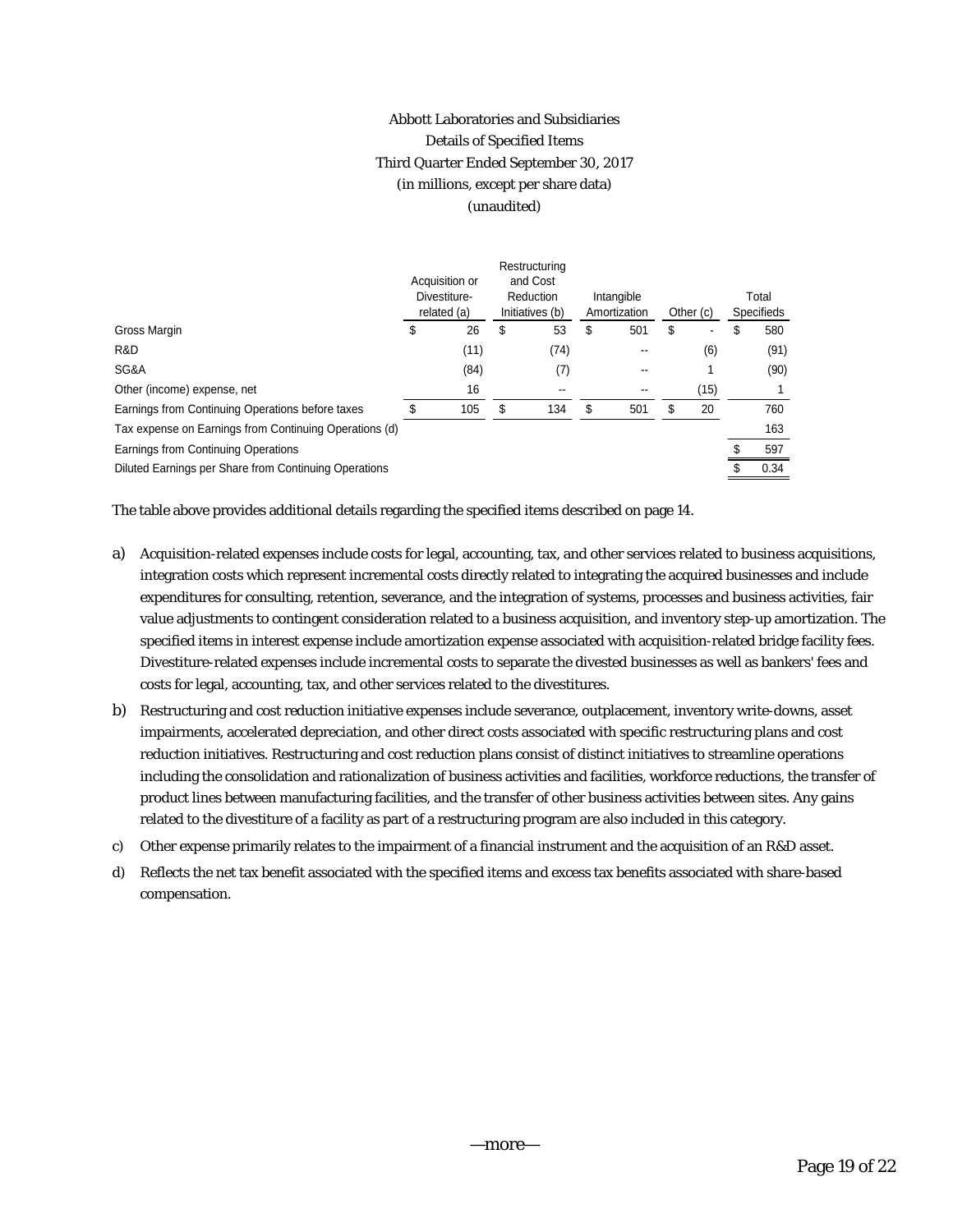# Abbott Laboratories and Subsidiaries Details of Specified Items Third Quarter Ended September 30, 2016 (in millions, except per share data) (unaudited)

|                                                        |    | Acquisition or<br>Divestiture-<br>related (a) |    | Restructuring<br>and Cost<br>Reduction<br>Initiatives (b) |   | <b>Mylan Equity</b><br>Investment<br>Adjustment<br>(c) |    | Venezuela<br>Devaluation |   | Intangible<br>Amortization | Other<br>(d) | Total<br>Specifieds |       |
|--------------------------------------------------------|----|-----------------------------------------------|----|-----------------------------------------------------------|---|--------------------------------------------------------|----|--------------------------|---|----------------------------|--------------|---------------------|-------|
| Gross Margin                                           | \$ | 3                                             | \$ | 15                                                        | S | --                                                     |    | --                       |   | 140                        | \$<br>$- -$  |                     | 158   |
| R&D                                                    |    | (5)                                           |    | $\overline{2}$                                            |   | --                                                     |    | --                       |   | $\overline{\phantom{a}}$   | (19)         |                     | (22)  |
| SG&A                                                   |    | (38)                                          |    | (14)                                                      |   | --                                                     |    | (1)                      |   |                            |              |                     | (53)  |
| Interest expense, net                                  |    | (70)                                          |    | --                                                        |   |                                                        |    |                          |   |                            |              |                     | (70)  |
| Net foreign exchange (gain) loss                       |    | --                                            |    |                                                           |   | --                                                     |    | (4)                      |   | --                         |              |                     | (4)   |
| Other (income) expense, net                            |    | (11)                                          |    | --                                                        |   | (947)                                                  |    |                          |   |                            |              |                     | (957) |
| Earnings from Continuing Operations before taxes       |    | 127                                           | S  | 27                                                        |   | 947                                                    | .S | 4                        | S | 140                        | \$<br>19     |                     | 1,264 |
| Tax expense on Earnings from Continuing Operations (e) |    |                                               |    |                                                           |   |                                                        |    |                          |   |                            |              |                     | 24    |
| Earnings from Continuing Operations                    |    |                                               |    |                                                           |   |                                                        |    |                          |   |                            |              |                     | 1,240 |
| Diluted Earnings per Share from Continuing Operations  |    |                                               |    |                                                           |   |                                                        |    |                          |   |                            |              |                     | 0.83  |

The table above provides additional details regarding the specified items described on page 14.

- a) Acquisition-related expenses include costs for legal, accounting, tax, and other services related to business acquisitions and integration costs which represent incremental costs directly related to integrating the acquired businesses and include expenditures for consulting, severance, and the integration of processes and business activities. The specified items in interest expense include amortization expense associated with acquisition-related bridge facility fees. Divestiture-related expenses include incremental costs to separate the divested businesses.
- b) Restructuring and cost reduction initiative expenses include severance, outplacement, inventory write-downs, asset impairments, accelerated depreciation, and other direct costs associated with specific restructuring plans and cost reduction initiatives. Restructuring and cost reduction plans consist of distinct initiatives to streamline operations including the consolidation and rationalization of business activities and facilities, workforce reductions, the transfer of product lines between manufacturing facilities, and the transfer of other business activities between sites.
- c) Mylan equity investment adjustment expense reflects the adjustment of Abbott's holding of Mylan N.V. ordinary shares due to a decline in the fair value of the securities which was considered by Abbott to be other than temporary.
- d) Other expense relates to the impairment of an R&D asset.
- e) Reflects the net tax benefit associated with the specified items and a net tax benefit of approximately \$105 million primarily as a result of the resolution of various tax positions from prior years, partially offset by the recognition of approximately \$130 million of deferred taxes associated with the sale of AMO.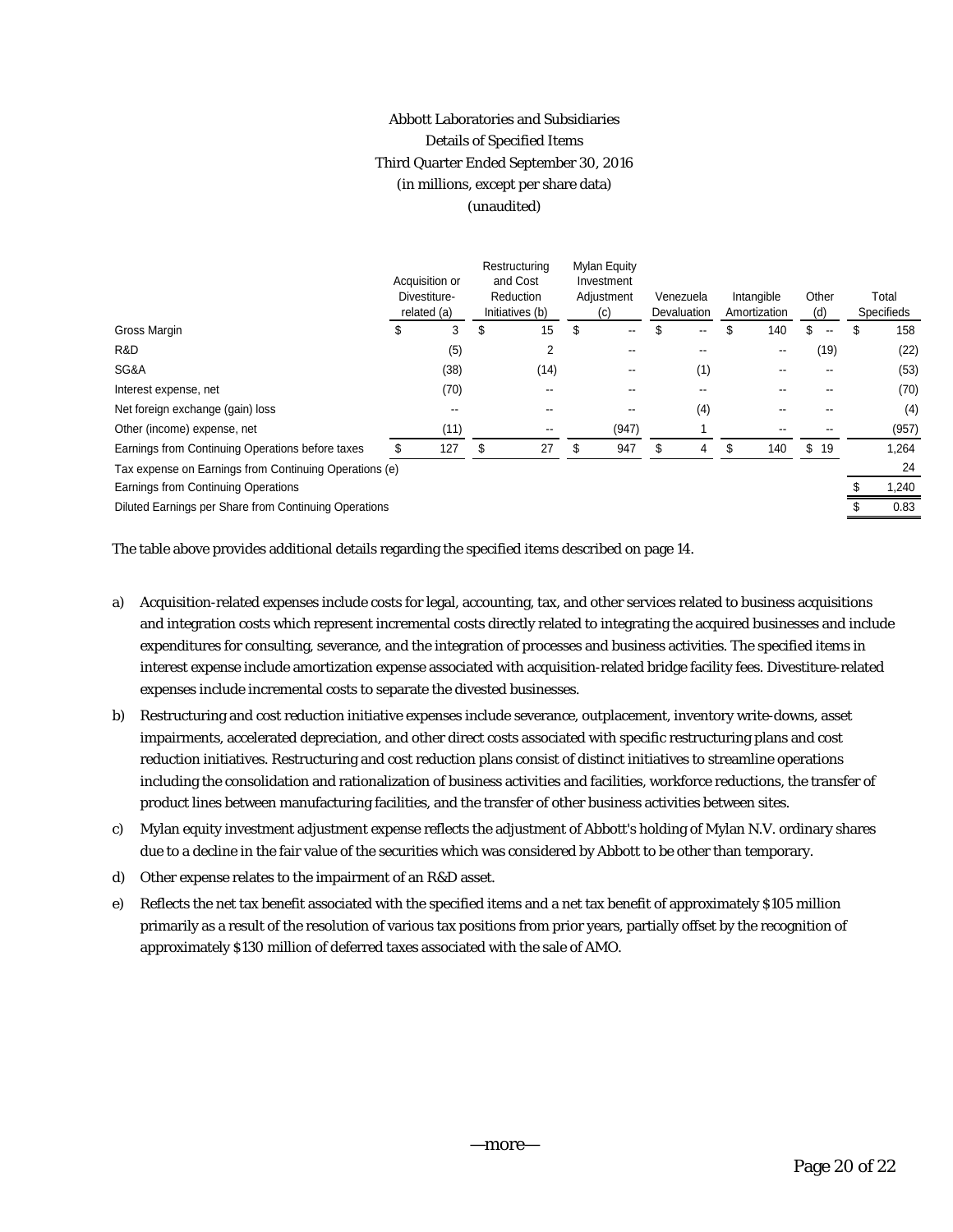# Abbott Laboratories and Subsidiaries Details of Specified Items Nine Months Ended September 30, 2017 (in millions, except per share data) (unaudited)

| Acquisition or<br>Divestiture-<br>related (a) |       | and Cost<br>Reduction<br>Initiatives (b) |       |               |       |                            |      | Total<br><b>Specifieds</b> |       |  |
|-----------------------------------------------|-------|------------------------------------------|-------|---------------|-------|----------------------------|------|----------------------------|-------|--|
| S                                             | 870   | \$                                       | 174   | S             | 1,415 | \$                         |      | S                          | 2,459 |  |
|                                               | (37)  |                                          | (103) |               |       |                            | (6)  |                            | (146) |  |
|                                               | (570) |                                          | (26)  |               |       |                            |      |                            | (595) |  |
|                                               | (19)  |                                          |       |               |       |                            | --   |                            | (19)  |  |
|                                               | 1,216 |                                          | (34)  |               |       |                            | (15) |                            | 1,167 |  |
|                                               | 280   | \$                                       | 337   | S             | 1,415 | S                          | 20   |                            | 2,052 |  |
|                                               |       |                                          |       |               |       |                            |      |                            | 172   |  |
|                                               |       |                                          |       |               |       |                            |      |                            | 1,880 |  |
|                                               |       |                                          |       |               |       |                            |      |                            | 1.07  |  |
|                                               |       |                                          |       | Restructuring |       | Intangible<br>Amortization |      | Other (c)                  |       |  |

The table above provides additional details regarding the specified items described on page 15.

- a) Acquisition-related expenses include bankers' fees and costs for legal, accounting, tax, and other services related to business acquisitions, integration costs which represent incremental costs directly related to integrating the acquired businesses and include expenditures for consulting, retention, severance, and the integration of systems, processes and business activities, fair value adjustments to contingent consideration related to a business acquisition, and inventory step-up amortization. The specified items in interest expense include amortization expense associated with acquisitionrelated bridge facility fees. Other (income) expense, net includes the gain on the sale of the AMO business. Divestiturerelated expenses include incremental costs to separate the divested businesses as well as bankers' fees and costs for legal, accounting, tax, and other services related to the divestitures.
- b) Restructuring and cost reduction initiative expenses include severance, outplacement, inventory write-downs, asset impairments, accelerated depreciation, and other direct costs associated with specific restructuring plans and cost reduction initiatives. Restructuring and cost reduction plans consist of distinct initiatives to streamline operations including the consolidation and rationalization of business activities and facilities, workforce reductions, the transfer of product lines between manufacturing facilities, and the transfer of other business activities between sites. Any gains related to the divestiture of a facility as part of a restructuring program are also included in this category.
- c) Other expense primarily relates to the impairment of a financial instrument and the acquisition of an R&D asset.
- d) Reflects the net tax benefit associated with the specified items and excess tax benefits associated with share-based compensation.